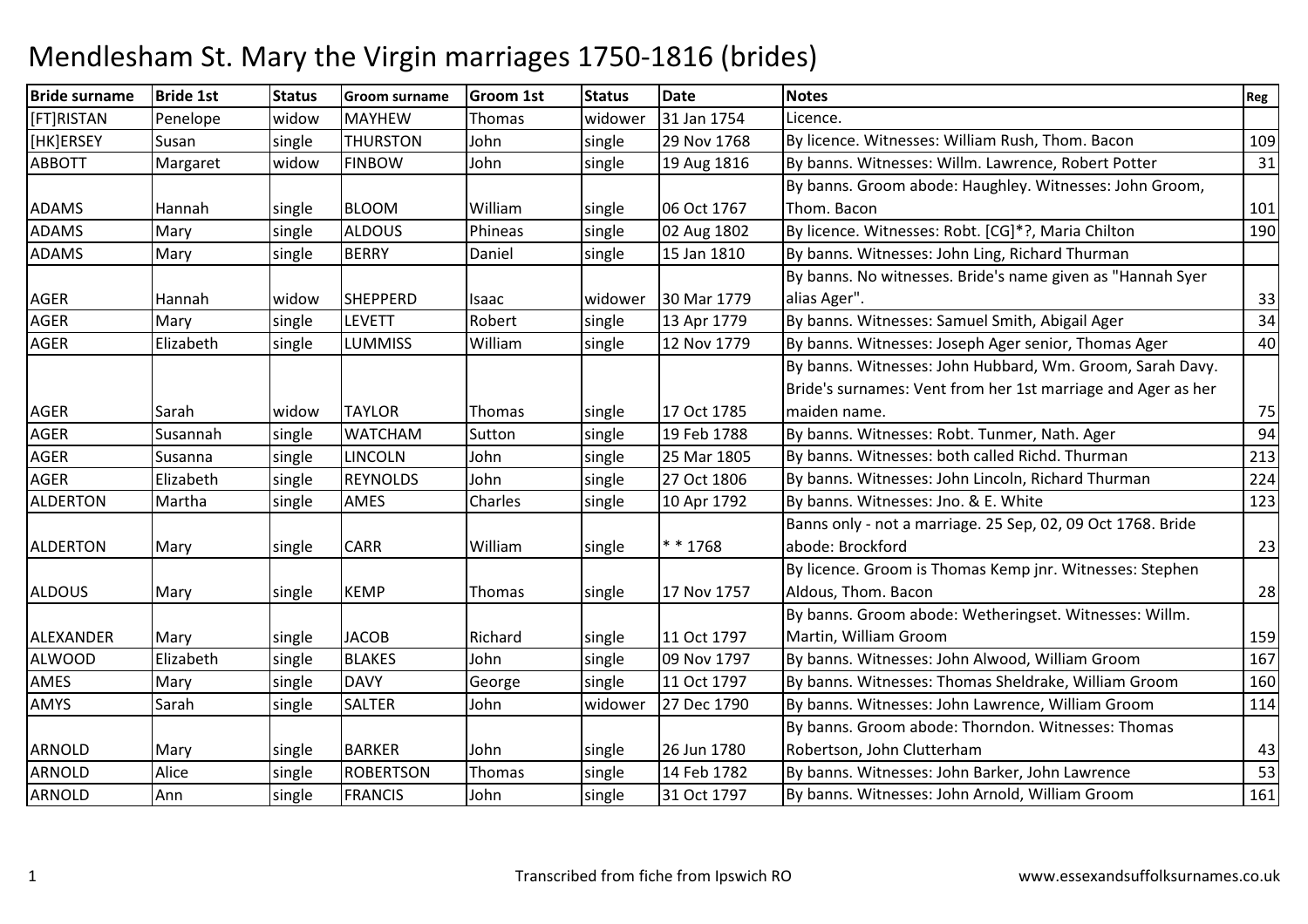| <b>Bride surname</b> | <b>Bride 1st</b> | <b>Status</b> | <b>Groom surname</b> | <b>Groom 1st</b> | <b>Status</b> | <b>Date</b> | <b>Notes</b>                                                   | Reg |
|----------------------|------------------|---------------|----------------------|------------------|---------------|-------------|----------------------------------------------------------------|-----|
|                      |                  |               |                      |                  |               |             | By banns. Bride abode: Stowmarket. Witnesses: Honour Rosier,   |     |
| <b>ARNOLD</b>        | Mary             |               | LAMBERT              | Jonathan         | widower       | 14 Oct 1811 | <b>Richard Thurman</b>                                         | 13  |
|                      |                  |               |                      |                  |               |             | By banns. Groom abode: St. Mary Key, Ipswich. Witnesses:       |     |
| <b>ATTEKIN</b>       | Elizth           | single        | <b>OAKES</b>         | Thomas           | single        | 27 Jan 1816 | Robert Robinson, Robert Potter                                 | 28  |
| <b>ATTEKIN</b>       | Nancy            | single        | <b>ROBERTSON</b>     | Robert           | single        | 27 Nov 1816 | By banns. Witnesses: Isaac Attekin, Robert Potter              | 36  |
| <b>BACON</b>         | Mary             | single        | <b>LINCOLN</b>       | John             | single        | 09 Jul 1762 | By banns. Witnesses: Ann Macro, Rachel Gisling                 | 57  |
| <b>BACON</b>         | Abigal           | single        | <b>STEGGALL</b>      | Thomas           | single        | 08 May 1766 | By licence. Witnesses: Noah Bloomfield, Thom. Bacon            | 76  |
| <b>BACON</b>         | Dorothy          | single        | <b>OTTEWILL</b>      | John             | single        | 26 Jun 1766 | By banns. Witnesses: Samuel Marshall, Thom. Bacon              | 77  |
|                      |                  |               |                      |                  |               |             | By banns. Groom abode: Cotton. Witnesses: Thos. Quarry, Thom.  |     |
| <b>BAKER</b>         | Mary             | single        | <b>HOWES</b>         | Isaac            | single        | 13 Oct 1761 | Bacon                                                          | 53  |
| <b>BAKER</b>         | Rebecca          | single        | <b>AGER</b>          | Thomas           | single        | 30 Oct 1781 | By banns. No witnesses.                                        | 50  |
| <b>BAKER</b>         | Elizabeth        | single        | SHELDRAKE            | Isaac            | single        | 19 Oct 1796 | By banns. Witnesses: William Groom, John Lawrence              | 156 |
| <b>BAKER</b>         | Mary             | single        | <b>MEAN</b>          | Willm            | single        | 01 Nov 1797 | By banns. Witnesses: Willm. Rosier, William Groom              | 162 |
|                      |                  |               |                      |                  |               |             | By licence. Groom abode: Eye, Suffolk. Witnesses: Richd.       |     |
| <b>BAKER</b>         | Frances          | single        | <b>SMITH</b>         | Thomas           | single        | 07 Nov 1800 | Thurman, John White                                            | 181 |
| <b>BAKER</b>         | Sarah            | single        | <b>OFFORD</b>        | John             | single        | 02 Dec 1811 | By banns. Witnesses: Henry Last, John Kemp                     | 18  |
| <b>BAKER</b>         | Ann              | single        | LAMBERT              | Joseph           | single        | 18 May 1812 | By banns. Witnesses: Edward Lambert, Richard Thurman           | 21  |
|                      |                  |               |                      |                  |               |             | By licence. Groom abode: Stowmarket. Witnesses: Jacob Langley  |     |
| <b>BALDRY</b>        | Elizabeth        | single        | MA[RN]E              | William          | single        | 27 Apr 1776 | (serjeant in the 9th? Regiment), John Kersey                   | 12  |
| <b>BANKS</b>         | Mary             | single        | <b>LUMMISS</b>       | Leonard          | single        | 05 Oct 1779 | By licence. Witnesses: Jereh. White, John Kersey               | 38  |
| <b>BANNISTER</b>     | Sarah            | spinster      | <b>POOLEY</b>        | John             | single        | 24 Feb 1812 | By banns. Witnesses: John Gooderham, Richard Thurman           | 20  |
|                      |                  |               |                      |                  |               |             | By banns, with consent of parents. Witnesses: Samuel Smith,    |     |
| <b>BANYARD</b>       | Elizabeth        | single        | <b>SHELDRICK</b>     | Thomas           | single        | 10 Jul 1761 | Thom. Bacon                                                    | 49  |
| <b>BARKER</b>        | Susan            | single        | <b>JOLLY</b>         | Samuel           | single        | 26 Nov 1811 | By banns. Witnesses: Maria Wright, Richard Thurman             | 17  |
| <b>BARKER</b>        | Sarah            | single        | PALLANT              | Jonas            | single        | 12 Oct 1814 | By banns. Witnesses: Samuel Pallant, Richd. Thurman            | 11  |
| <b>BARKER</b>        | Elizabeth        | single        | <b>NUNN</b>          | William          | single        | 01 Mar 1816 | By banns. Witnesses: William Barker, Robert Potter             | 29  |
| <b>BARREL</b>        | Ann              | single        | LINGLEY              | John             | single        | 12 Oct 1814 | By banns. Witnesses: Benjamin Brown, Richd. Thurman            | 12  |
|                      |                  |               |                      |                  |               |             | Banns only - not a marriage. 17, 24, 31 Feb 1771. Bride abode: |     |
| <b>BATHER</b>        | Hannah           | single        | <b>SOAMS</b>         | Robt             | widower       | * Feb 1771  | Cotton                                                         |     |
| <b>BATLEY</b>        | Sarah            | single        | <b>PURLEN</b>        | John             | single        | 25 Sep 1781 | By banns. Witnesses: William Car, John Clutterham              | 47  |
| <b>BEATS</b>         | Martha           | single        | SALSBURY             | Aaron            | single        | 07 Oct 1776 | By banns. Witnesses: Robert Codd, Thos. Tyrell                 | 14  |
| <b>BERRY</b>         | Pleasance        | single        | <b>BRETT</b>         | John             | widower       | 23 Nov 1753 |                                                                |     |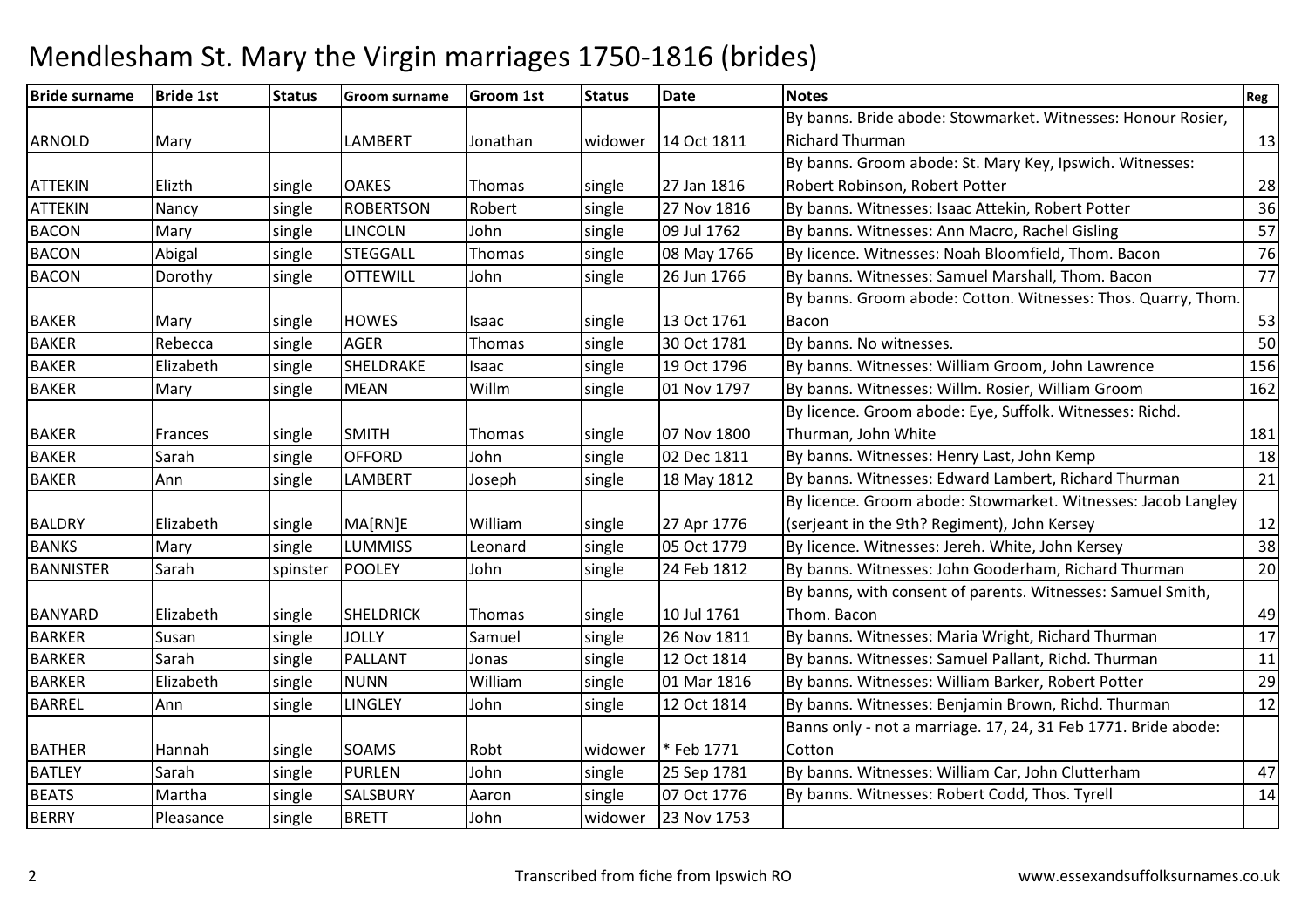| <b>BERRY</b><br>07 Dec 1763<br>66<br>Ann<br><b>JEWELL</b><br>John<br>By licence. Witnesses: Robt. Gissing, Thom. Bacon<br>single<br>single<br><b>BERRY</b><br>By banns. Witnesses: Mary Rice, Gilbert Bond<br><b>WARD</b><br>William<br>85<br>Martha<br>13 Mar 1787<br>single<br>single<br>171<br><b>BERRY</b><br><b>PRIKE</b><br>By banns. Witnesses: Sarah Cutting, James Francis<br>19 Oct 1798<br>Dinah<br>John<br>single<br>single<br>$\mathbf{1}$<br><b>BERRY</b><br><b>REYNOLDS</b><br>Samuel<br>09 Feb 1813<br>By banns. Witnesses: Daniel Berry, Richd. Thurman<br>Mary<br>single<br>single<br>By banns. Groom abode: Old Newton. Witnesses: Daniel Blake,<br><b>BLAKE</b><br>Michael<br>11 Oct 1763<br>Thom. Bacon<br>65<br>single<br><b>HAMMOND</b><br>Mary<br>single<br><b>BLAKE</b><br>* * 1803<br>Willm<br>161<br>Rose<br>PARLENT<br>single<br>Banns only - not a marriage. 25 Sep, 02, 09 Oct.<br>single<br>92<br><b>BLAKES</b><br><b>BROWN</b><br>George<br>20 Nov 1787<br>By banns. Witnesses: Robert Codd, John Lawrence<br>Dorothy<br>single<br>single<br><b>BLOIS</b><br>By banns. Witnesses: Samuel Codd, John Clutterham<br>QUINTON<br>05 Jan 1776<br>10<br>single<br>Daniel<br>widower<br>Susan<br><b>BLOMFIELD</b><br><b>RICHER</b><br>18 Oct 1753<br>Licence. Groom abode: St. Mary Key, Ipswich<br>Jemima<br>Thomas<br>single<br>spinster<br>54<br><b>BLOMFIELD</b><br><b>READ</b><br>17 Feb 1782<br>By banns. Witnesses: John Read, John Clutterham<br>Robert<br>Ann<br>single<br>single<br>83<br><b>BLOMFIELD</b><br>Zophiel<br><b>READ</b><br>William<br>03 Jan 1787<br>By banns. Witnesses: Thos. Beart Quarry, John Read<br>single<br>single<br>By banns. Groom abode: Cotton. Witnesses: Barn. Wade, Virtue<br><b>BLOMFIELD</b><br>William<br>09 Feb 1797<br>Blomfield<br>156<br>Elizabeth<br><b>WORBER</b><br>single<br>single<br><b>CUTTON /</b><br>By banns. Groom signs his surname 'Cutton', spelt 'Cutting' in<br><b>CUTTTING</b><br>register. Witnesses: Virtue Blomfield, Richd. Thurman.<br>173<br><b>BLOMFIELD</b><br>bachelor<br>22 May 1799<br>Sarah<br>spinster<br>George |
|------------------------------------------------------------------------------------------------------------------------------------------------------------------------------------------------------------------------------------------------------------------------------------------------------------------------------------------------------------------------------------------------------------------------------------------------------------------------------------------------------------------------------------------------------------------------------------------------------------------------------------------------------------------------------------------------------------------------------------------------------------------------------------------------------------------------------------------------------------------------------------------------------------------------------------------------------------------------------------------------------------------------------------------------------------------------------------------------------------------------------------------------------------------------------------------------------------------------------------------------------------------------------------------------------------------------------------------------------------------------------------------------------------------------------------------------------------------------------------------------------------------------------------------------------------------------------------------------------------------------------------------------------------------------------------------------------------------------------------------------------------------------------------------------------------------------------------------------------------------------------------------------------------------------------------------------------------------------------------------------------------------------------------------------------------------------------------------------------------------------|
|                                                                                                                                                                                                                                                                                                                                                                                                                                                                                                                                                                                                                                                                                                                                                                                                                                                                                                                                                                                                                                                                                                                                                                                                                                                                                                                                                                                                                                                                                                                                                                                                                                                                                                                                                                                                                                                                                                                                                                                                                                                                                                                        |
|                                                                                                                                                                                                                                                                                                                                                                                                                                                                                                                                                                                                                                                                                                                                                                                                                                                                                                                                                                                                                                                                                                                                                                                                                                                                                                                                                                                                                                                                                                                                                                                                                                                                                                                                                                                                                                                                                                                                                                                                                                                                                                                        |
|                                                                                                                                                                                                                                                                                                                                                                                                                                                                                                                                                                                                                                                                                                                                                                                                                                                                                                                                                                                                                                                                                                                                                                                                                                                                                                                                                                                                                                                                                                                                                                                                                                                                                                                                                                                                                                                                                                                                                                                                                                                                                                                        |
|                                                                                                                                                                                                                                                                                                                                                                                                                                                                                                                                                                                                                                                                                                                                                                                                                                                                                                                                                                                                                                                                                                                                                                                                                                                                                                                                                                                                                                                                                                                                                                                                                                                                                                                                                                                                                                                                                                                                                                                                                                                                                                                        |
|                                                                                                                                                                                                                                                                                                                                                                                                                                                                                                                                                                                                                                                                                                                                                                                                                                                                                                                                                                                                                                                                                                                                                                                                                                                                                                                                                                                                                                                                                                                                                                                                                                                                                                                                                                                                                                                                                                                                                                                                                                                                                                                        |
|                                                                                                                                                                                                                                                                                                                                                                                                                                                                                                                                                                                                                                                                                                                                                                                                                                                                                                                                                                                                                                                                                                                                                                                                                                                                                                                                                                                                                                                                                                                                                                                                                                                                                                                                                                                                                                                                                                                                                                                                                                                                                                                        |
|                                                                                                                                                                                                                                                                                                                                                                                                                                                                                                                                                                                                                                                                                                                                                                                                                                                                                                                                                                                                                                                                                                                                                                                                                                                                                                                                                                                                                                                                                                                                                                                                                                                                                                                                                                                                                                                                                                                                                                                                                                                                                                                        |
|                                                                                                                                                                                                                                                                                                                                                                                                                                                                                                                                                                                                                                                                                                                                                                                                                                                                                                                                                                                                                                                                                                                                                                                                                                                                                                                                                                                                                                                                                                                                                                                                                                                                                                                                                                                                                                                                                                                                                                                                                                                                                                                        |
|                                                                                                                                                                                                                                                                                                                                                                                                                                                                                                                                                                                                                                                                                                                                                                                                                                                                                                                                                                                                                                                                                                                                                                                                                                                                                                                                                                                                                                                                                                                                                                                                                                                                                                                                                                                                                                                                                                                                                                                                                                                                                                                        |
|                                                                                                                                                                                                                                                                                                                                                                                                                                                                                                                                                                                                                                                                                                                                                                                                                                                                                                                                                                                                                                                                                                                                                                                                                                                                                                                                                                                                                                                                                                                                                                                                                                                                                                                                                                                                                                                                                                                                                                                                                                                                                                                        |
|                                                                                                                                                                                                                                                                                                                                                                                                                                                                                                                                                                                                                                                                                                                                                                                                                                                                                                                                                                                                                                                                                                                                                                                                                                                                                                                                                                                                                                                                                                                                                                                                                                                                                                                                                                                                                                                                                                                                                                                                                                                                                                                        |
|                                                                                                                                                                                                                                                                                                                                                                                                                                                                                                                                                                                                                                                                                                                                                                                                                                                                                                                                                                                                                                                                                                                                                                                                                                                                                                                                                                                                                                                                                                                                                                                                                                                                                                                                                                                                                                                                                                                                                                                                                                                                                                                        |
|                                                                                                                                                                                                                                                                                                                                                                                                                                                                                                                                                                                                                                                                                                                                                                                                                                                                                                                                                                                                                                                                                                                                                                                                                                                                                                                                                                                                                                                                                                                                                                                                                                                                                                                                                                                                                                                                                                                                                                                                                                                                                                                        |
|                                                                                                                                                                                                                                                                                                                                                                                                                                                                                                                                                                                                                                                                                                                                                                                                                                                                                                                                                                                                                                                                                                                                                                                                                                                                                                                                                                                                                                                                                                                                                                                                                                                                                                                                                                                                                                                                                                                                                                                                                                                                                                                        |
|                                                                                                                                                                                                                                                                                                                                                                                                                                                                                                                                                                                                                                                                                                                                                                                                                                                                                                                                                                                                                                                                                                                                                                                                                                                                                                                                                                                                                                                                                                                                                                                                                                                                                                                                                                                                                                                                                                                                                                                                                                                                                                                        |
| <b>BLOMFIELD</b><br>14<br><b>QUARRY</b><br>23 Oct 1811<br>By licence. Witnesses: Anne Read, Cherubim Blomfield.<br>Mary<br>single<br>Thomas<br>single                                                                                                                                                                                                                                                                                                                                                                                                                                                                                                                                                                                                                                                                                                                                                                                                                                                                                                                                                                                                                                                                                                                                                                                                                                                                                                                                                                                                                                                                                                                                                                                                                                                                                                                                                                                                                                                                                                                                                                  |
| 19<br>28 Jan 1812<br>By banns. Witnesses: Jeremiah Salsbury, Richard Thurman<br><b>BLOMFIELD</b><br><b>BRINDISH</b><br>Willm<br>single<br>widower<br>Susan<br>By banns. Groom abode: Cotton. Witnesses: James Roper, James                                                                                                                                                                                                                                                                                                                                                                                                                                                                                                                                                                                                                                                                                                                                                                                                                                                                                                                                                                                                                                                                                                                                                                                                                                                                                                                                                                                                                                                                                                                                                                                                                                                                                                                                                                                                                                                                                             |
| <b>BLOOM</b><br><b>PRICK</b><br>Fuller<br>22<br>Robert<br>15 Oct 1777<br>widow<br>single<br>Hannah                                                                                                                                                                                                                                                                                                                                                                                                                                                                                                                                                                                                                                                                                                                                                                                                                                                                                                                                                                                                                                                                                                                                                                                                                                                                                                                                                                                                                                                                                                                                                                                                                                                                                                                                                                                                                                                                                                                                                                                                                     |
| By licence. Groom is a bricklayer of Stradbrook. Witnesses: John                                                                                                                                                                                                                                                                                                                                                                                                                                                                                                                                                                                                                                                                                                                                                                                                                                                                                                                                                                                                                                                                                                                                                                                                                                                                                                                                                                                                                                                                                                                                                                                                                                                                                                                                                                                                                                                                                                                                                                                                                                                       |
| $\mathsf 9$<br><b>BENT</b><br>06 Dec 1775<br>Kersey, John Peck<br>BLOS[SE]<br>John<br>single<br>Diana<br>single                                                                                                                                                                                                                                                                                                                                                                                                                                                                                                                                                                                                                                                                                                                                                                                                                                                                                                                                                                                                                                                                                                                                                                                                                                                                                                                                                                                                                                                                                                                                                                                                                                                                                                                                                                                                                                                                                                                                                                                                        |
| <b>BOLTON</b><br><b>GARRARD</b><br>27 Dec 1786<br>By banns. Witnesses: Tring? Buckingham, Mary Thurlow<br>81<br>single<br>John<br>single<br>Susanna                                                                                                                                                                                                                                                                                                                                                                                                                                                                                                                                                                                                                                                                                                                                                                                                                                                                                                                                                                                                                                                                                                                                                                                                                                                                                                                                                                                                                                                                                                                                                                                                                                                                                                                                                                                                                                                                                                                                                                    |
| <b>BOWERS</b><br>By licence. Witnesses: Ezekiel White, Thom. Bacon<br>22<br>single<br><b>RAYMENT</b><br>27 Dec 1756<br>Dorothy<br>Samuel<br>single                                                                                                                                                                                                                                                                                                                                                                                                                                                                                                                                                                                                                                                                                                                                                                                                                                                                                                                                                                                                                                                                                                                                                                                                                                                                                                                                                                                                                                                                                                                                                                                                                                                                                                                                                                                                                                                                                                                                                                     |
| Banns only - not a marriage. 03, 13, 20 Oct 1799. Groom abode:                                                                                                                                                                                                                                                                                                                                                                                                                                                                                                                                                                                                                                                                                                                                                                                                                                                                                                                                                                                                                                                                                                                                                                                                                                                                                                                                                                                                                                                                                                                                                                                                                                                                                                                                                                                                                                                                                                                                                                                                                                                         |
| 136<br><b>BRADBROOK</b><br><b>EAMES</b><br>William<br>* Oct 1799<br>*ingham, Essex<br>single<br>Ann                                                                                                                                                                                                                                                                                                                                                                                                                                                                                                                                                                                                                                                                                                                                                                                                                                                                                                                                                                                                                                                                                                                                                                                                                                                                                                                                                                                                                                                                                                                                                                                                                                                                                                                                                                                                                                                                                                                                                                                                                    |
| <b>BRIDGES</b><br>Robert<br>07 Nov 1758<br>By banns. Witnesses: Thos. [CE]ade, Thom. Bacon<br>31<br>Martha<br>single<br><b>CODD</b><br>single                                                                                                                                                                                                                                                                                                                                                                                                                                                                                                                                                                                                                                                                                                                                                                                                                                                                                                                                                                                                                                                                                                                                                                                                                                                                                                                                                                                                                                                                                                                                                                                                                                                                                                                                                                                                                                                                                                                                                                          |
| <b>BROOKE</b><br>By banns. Witnesses: George Batt, Thom. Bacon<br>Elizabeth<br><b>DAMANT</b><br>John<br>16 Sep 1766<br>80<br>single<br>single                                                                                                                                                                                                                                                                                                                                                                                                                                                                                                                                                                                                                                                                                                                                                                                                                                                                                                                                                                                                                                                                                                                                                                                                                                                                                                                                                                                                                                                                                                                                                                                                                                                                                                                                                                                                                                                                                                                                                                          |
| <b>BROWES</b><br>05 Mar 1764<br>By banns. Witnesses: Thom. Bacon, Robert Soames<br><b>DURRANT</b><br>69<br>Mary<br>single<br>John<br>widower                                                                                                                                                                                                                                                                                                                                                                                                                                                                                                                                                                                                                                                                                                                                                                                                                                                                                                                                                                                                                                                                                                                                                                                                                                                                                                                                                                                                                                                                                                                                                                                                                                                                                                                                                                                                                                                                                                                                                                           |
| <b>BROWN</b><br>single<br><b>HUBBARD</b><br>Richard<br>22 Apr 1751<br>Susan<br>single                                                                                                                                                                                                                                                                                                                                                                                                                                                                                                                                                                                                                                                                                                                                                                                                                                                                                                                                                                                                                                                                                                                                                                                                                                                                                                                                                                                                                                                                                                                                                                                                                                                                                                                                                                                                                                                                                                                                                                                                                                  |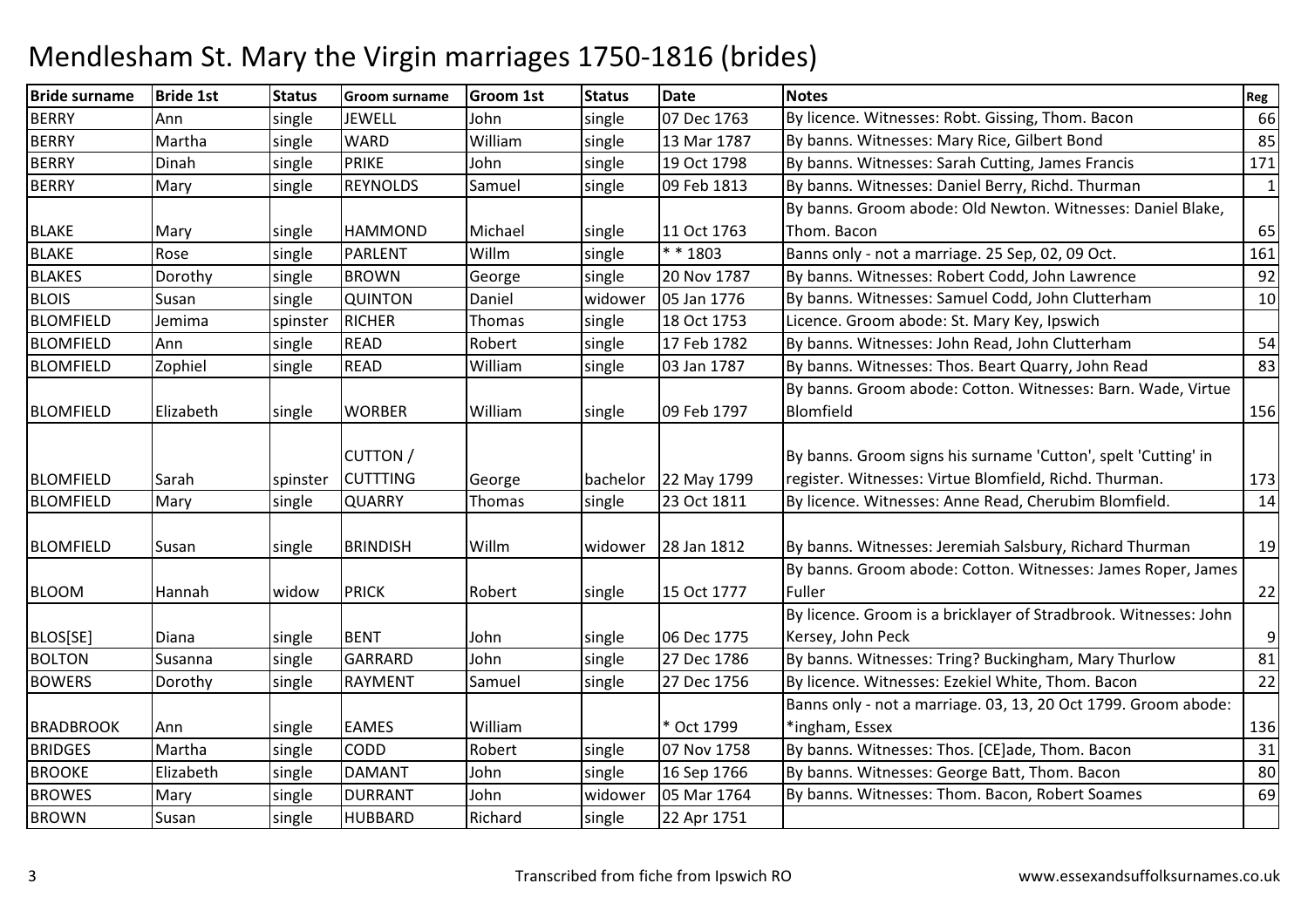| <b>Bride surname</b> | <b>Bride 1st</b> | <b>Status</b> | Groom surname   | <b>Groom 1st</b> | <b>Status</b> | <b>Date</b> | <b>Notes</b>                                                      | Reg            |
|----------------------|------------------|---------------|-----------------|------------------|---------------|-------------|-------------------------------------------------------------------|----------------|
|                      |                  |               |                 |                  |               |             | By licence. Groom abode: Ottley. Witnesses: John Ottewill,        |                |
| <b>BROWN</b>         | Mary             | single        | <b>HARVEY</b>   | Samuel           | single        | 09 Dec 1772 | <b>George Thing</b>                                               |                |
| <b>BROWN</b>         | Mary             |               | <b>HADLEIGH</b> | Simon            | widower       | 05 Apr 1774 | By banns. Witnesses: Thos. Tyrell, John Clutterham                |                |
| <b>BROWN</b>         | Sarah            | single        | <b>GOSSLING</b> | Robert           | widower       | 05 Sep 1791 | By banns. Witnesses: Simon Hadley, William Groom                  | 116            |
| <b>BROWN</b>         | Jane             | single        | <b>FRANCIS</b>  | Joseph           | single        | 26 Dec 1814 | By banns. Witnesses: Robert Wix, Edwin Tye                        | 16             |
| <b>BROWNE</b>        | Margaret         | single        | <b>TYTE</b>     | Richard          | single        | 02 Nov 1797 | By banns. Witnesses: William Groom, Richard C[ao]rbould           | 163            |
| <b>BROWS</b>         | Ann              | single        | <b>GOODMAN</b>  | Robert           | widower       | 28 Jun 1752 |                                                                   |                |
| <b>BROWS</b>         | Mary             |               | <b>FINBOW</b>   | John             | single        | 14 Jul 1774 | By banns. Witnesses: John Smith, John Clutterham                  |                |
|                      |                  |               |                 |                  |               |             | By banns. The bride is Alice Browse junior. Witnesses: Mary       |                |
| <b>BROWSE</b>        | Alice            | single        | <b>HAYWARD</b>  | John             | single        | 07 Jun 1785 | Durrant, William Groom                                            | 72             |
| <b>BRUCE</b>         | Ann              | single        | <b>PECK</b>     | John             | widower       | 19 May 1767 | By licence. Witnesses: Ezekiel White, Thom. Bacon                 | 99             |
| <b>BUCKLE</b>        | Una              | single        | JEWEL           | Henry            | single        | 26 Jul 1756 | By banns. Witnesses: Thom. Bacon, John Brett                      | 15             |
|                      |                  |               |                 |                  |               |             | By licence. Bride is of Botesdale. Witnesses: Thos. Francis, John |                |
| <b>BURNHAM</b>       | Elizabeth        | widow         | <b>AGER</b>     | Joseph           | widower       | 03 Nov 1789 | Kemp                                                              | 102            |
| <b>BURROUGHS</b>     | Mary             | single        | <b>HAGGY</b>    | William          | single        | 18 Oct 1767 | By banns. Witnesses: Thom. Bacon, Henry Goldsmith                 | 103            |
| <b>BURROWS</b>       | Mary             | single        | <b>DENNY</b>    | John             | widower       | 29 Sep 1816 | By banns. Witnesses: Mary Bloomfield, Robert Potter               | 32             |
| <b>BUTTON</b>        | Mary             | single        | <b>ROSIER</b>   | Henry            | single        | 01 Jun 1803 | By banns. Witnesses: John Lincoln, Richd. Thurman                 | 197            |
| <b>BUTTON</b>        | Sarah            | single        | <b>WARD</b>     | Willm            | single        | 23 Oct 1810 | By banns. Witnesses: Richard Thurman, Willm. Watcham              | $\overline{3}$ |
| <b>CAMELL</b>        | Jemima           | spinster      | <b>ARNOLD</b>   | John             | widower       | 31 Dec 1799 | By banns. Witnesses: William & Sarah Woods                        | 178            |
| <b>CAMIEL</b>        | Rebecca          | single        | <b>WOODS</b>    | William          | single        | 17 May 1798 | By banns. Witnesses: John & Sarah Woods                           | 170            |
| <b>CARNAL</b>        | Grace            | single        | <b>STIFF</b>    | Abraham          | widower       | 03 May 1814 | By banns. Witnesses: John Mil[le]s, Edwn. Tye                     | 8              |
| <b>CARR</b>          | Ann              | spinster      | <b>DAWS</b>     | Richard          | widower       | 28 May 1754 | Licence. Groom abode: Brockford                                   |                |
| <b>CARR</b>          | Martha           | single        | <b>BLOOM</b>    | Edward           | single        | 10 Dec 1754 | Groom abode: Haughley                                             |                |
|                      |                  |               |                 |                  |               |             | By Banns. Ann Carr, with consent of her father. Groom abode:      |                |
| <b>CARR</b>          | Ann              |               | <b>DAINES</b>   | Richard          | widower       | 28 May 1754 | Brockford, Suffolk. Witnesses: Robert Carr, Thomas Bacon          | $\mathbf{1}$   |
|                      |                  |               |                 |                  |               |             | By Banns. With consent of parents. Groom abode: Hawleigh.         |                |
| <b>CARR</b>          | Martha           | single        | <b>BLOOM</b>    | Edward           | single        | 10 Dec 1754 | Witnesses: Robert Carr, Thom. Bacon                               | 5              |
| <b>CARR</b>          | Deborah          | single        | <b>REYNOLDS</b> | John             | single        | 20 Nov 1766 | By banns. Witnesses: Robert Carr, Thom. Bacon                     | 95             |
| <b>CARR</b>          | Mary             | single        | <b>DAVEY</b>    | Jonathan         | single        | 20 Dec 1812 | By banns. Witnesses: James Keeble, Richd. Thurman                 | 24             |
| <b>CATCHPOLE</b>     | Elizabeth        | single        | <b>KEEBLE</b>   | William          | single        | 20 Oct 1754 |                                                                   |                |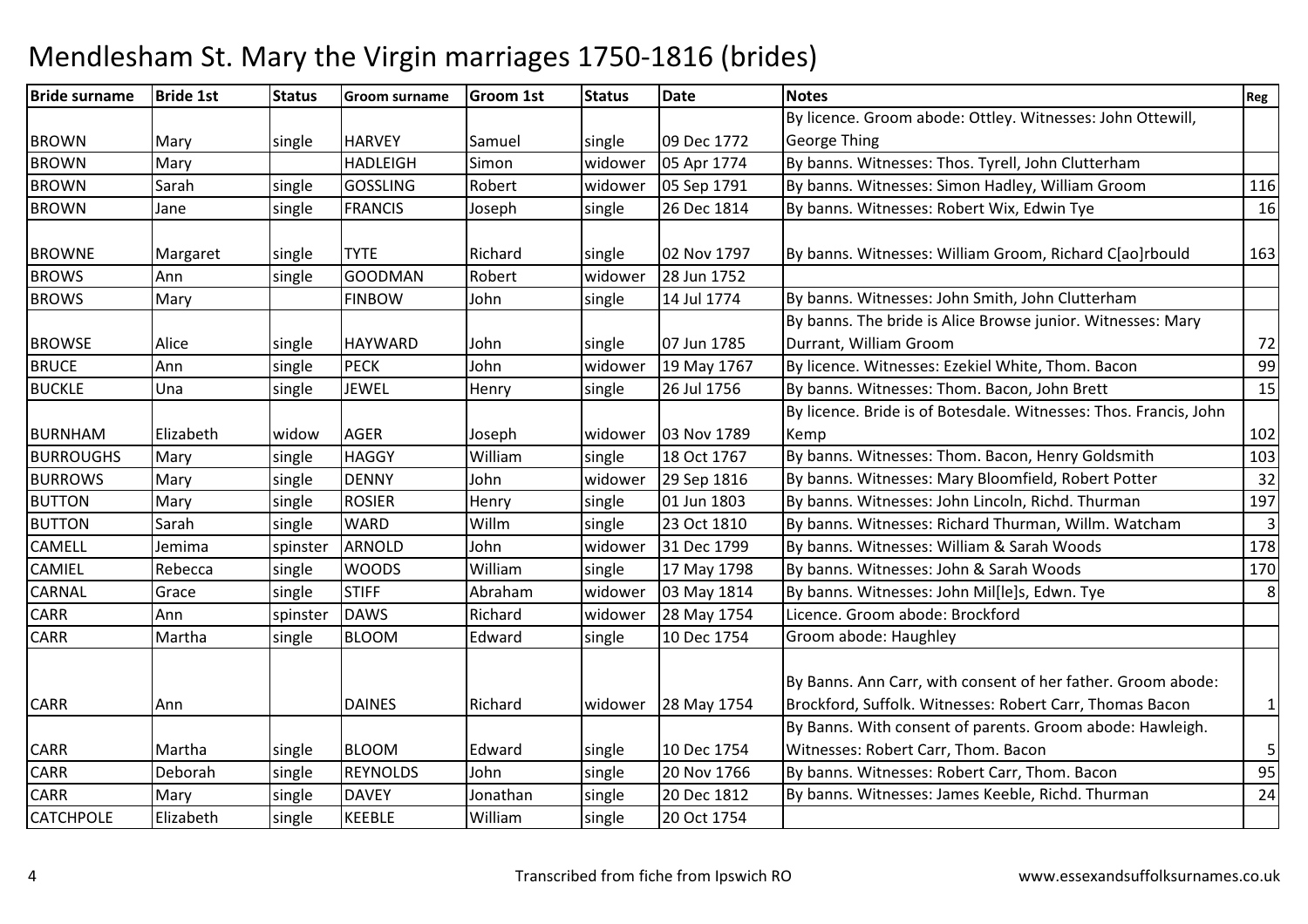| <b>Bride surname</b> | <b>Bride 1st</b> | <b>Status</b> | <b>Groom surname</b> | <b>Groom 1st</b> | <b>Status</b> | <b>Date</b> | <b>Notes</b>                                                       | Reg            |
|----------------------|------------------|---------------|----------------------|------------------|---------------|-------------|--------------------------------------------------------------------|----------------|
| <b>CATCHPOLE</b>     | Elizabeth        | single        | <b>KEEBLE</b>        | William          | single        | 20 Oct 1754 | By Banns. Witnesses: William Catchpole, Thom. Bacon                | $\overline{3}$ |
| <b>CATCHPOLE</b>     | Sarah            | single        | <b>GARNHAM</b>       | James            | single        | 14 Oct 1762 | By banns. Witnesses: Thom. Bacon, Ralph Randall                    | 60             |
| <b>CHAMBERS</b>      | Hannah           | single        | <b>THURLOW</b>       | William          | widower       | 24 Oct 1768 | By banns. Witnesses: Ann Seaman, Thom. Bacon                       | 108            |
| <b>CHAMBERS</b>      | Mary             | single        | <b>HARRIS</b>        | John             | single        | 24 Jan 1787 | By banns. Witnesses: Benjamin Harris, John Lawrence                | 84             |
| <b>CHENERY</b>       | Unice            | single        | <b>HARRIS</b>        | Benjamin         | single        | 29 Jan 1793 | By banns. Witnesses: James Francis, William Groom                  | 130            |
|                      |                  |               |                      |                  |               |             | By license. Robert Carr jnr is the groom. Witnesses: Thom.         |                |
| <b>CHENNERY</b>      | Ann              | single        | <b>CARR</b>          | Robert           | single        | 26 Dec 1758 | Bacon, Robert Carr snr                                             | 32             |
|                      |                  |               |                      |                  |               |             | By licence. Daniel Miles, a minor, with the consent of his Father. |                |
| <b>CHILES</b>        | Hannah           | single        | <b>MILES</b>         | Daniel           | minor         | 11 Dec 1807 | Witnesses: J? Lines, James Hammond                                 | 227            |
| <b>CHITTOCK</b>      | Mary             | single        | <b>THURLOW</b>       | Thomas           | single        | 12 Oct 1762 | By banns. Witnesses: Robt. Quarry, Thom. Bacon                     | 58             |
|                      |                  |               |                      |                  |               |             | By licence. Groom is a labourer, of Wickham Skeyth. Witnesses:     |                |
| <b>CHITTOCK</b>      | Susan            | spinster      | <b>JENKS</b>         | Thomas           | single        | 03 Jul 1775 | William Freeman, Jas. Fuller                                       | 6              |
| <b>CLAMP</b>         | Sarah            | single        | <b>GARNHAM</b>       | James            | single        | 02 Jan 1770 | By banns. Witnesses: Jonathan Clark, John Lawrence                 | 119            |
| <b>CLARK</b>         | Elizabeth        | single        | <b>BIRD</b>          | Lawrence         | single        | 30 Oct 1754 |                                                                    |                |
|                      |                  |               |                      |                  |               |             | By Licence. With ye consent of their fathers. Witnesses: William   |                |
| <b>CLARK</b>         | Elizabeth        | spinster      | <b>BIRD</b>          | Lawrence         | minor         | 30 Oct 1754 | Fuller, Mary Codd                                                  | 4              |
|                      |                  |               |                      |                  |               |             | By banns. Groom abode: Cotton. Witnesses: Benjamin Batt, John      |                |
| <b>CLARK</b>         | Elizabeth        | single        | <b>MULLINGER</b>     | Robert           | single        | 15 Oct 1773 | Clutterham                                                         |                |
| <b>CLARKE</b>        | Mary             | single        | <b>WADE</b>          | Robert           | single        | 13 Oct 1767 | By banns. Witnesses: Thom. Bacon, John Lawrence                    | 102            |
| <b>CLARKE</b>        | Ann              | single        | <b>NUN</b>           | John             | single        | 22 Nov 1770 | By banns. Witnesses: Robert Wade, Thom. Bacon                      | 125            |
| <b>CLOVER</b>        | Mary             | single        | <b>ARBON</b>         | Charles          | single        | 11 Jun 1810 | By banns. Witnesses: James Clover, Richard Thurman                 | $\mathbf{1}$   |
|                      |                  |               |                      |                  |               |             | By licence. Bride abode: Crowfield, Suffolk. Witnesses: John       |                |
| <b>COCKKEEN</b>      | Mary             | single        | DO[OV]E              | Arthur           | single        | 01 Feb 1756 | Do[vo]e, Frances? ?                                                | 14             |
| <b>CODD</b>          | Amy              | single        | <b>HARVEY</b>        | Edward           | single        | 11 Oct 1756 | By banns. Witnesses: Thom. Bacon, John Bronwin?                    | 19             |
| CODD                 | Sarah            | single        | <b>WILDHAM</b>       | John             | single        | 28 Nov 1760 | By banns. Witnesses: Mary Chilton, Thos. Codd                      | 46             |
| <b>CODD</b>          | Hannah           | single        | <b>GROOME</b>        | John             | single        | 22 Sep 1766 | By banns. Witnesses: Thomas White, Thom. Bacon                     | 91             |
| <b>CODD</b>          | Martha           | single        | <b>PIZZY</b>         | William          | single        | 03 Mar 1780 | By banns. Witnesses: M. & Robert Codd                              | 42             |
| <b>CODD</b>          | Deborah          | single        | <b>FRANCIS</b>       | Thomas           | widower       | 05 Oct 1782 | By licence. Witnesses: George Batt, Ann Francis                    | 55             |
| <b>COLDHAM</b>       | Ann              | spinster      | <b>BERRY</b>         | James            | bachelor      | 22 Apr 1799 | By banns. Witnesses: William Ward, Barnaby Berry                   | 172            |
|                      |                  |               |                      |                  |               |             |                                                                    |                |
|                      |                  |               |                      |                  |               |             | Groom's father: The late John Corbould, curate here. Married at    |                |
| <b>COLT</b>          | Ann Ramsey       | single        | <b>CORBOULD</b>      | George           | single        | 17 Oct 1750 | Gipping Chappel. Groom is an engraver, of London.                  |                |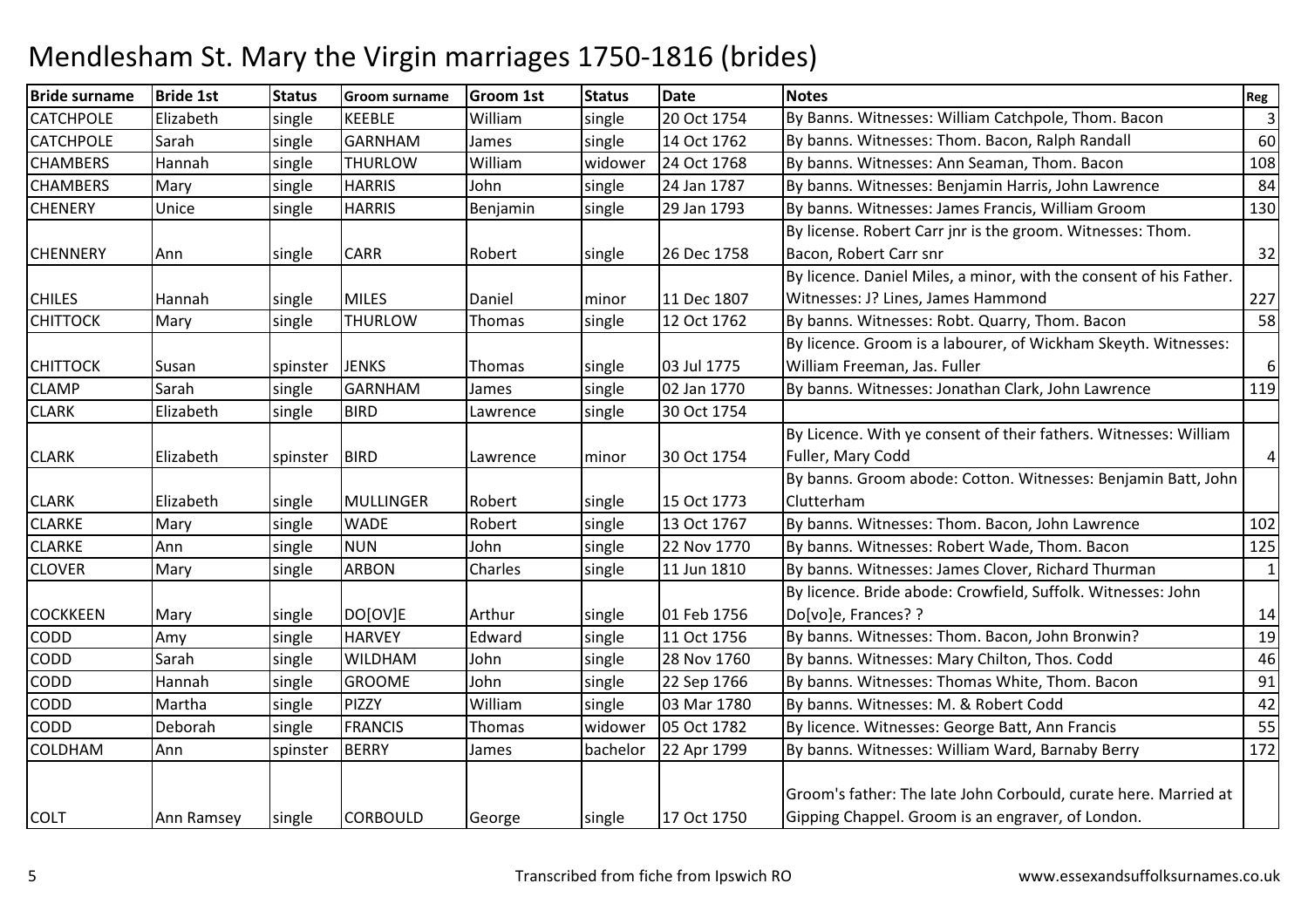| <b>Bride 1st</b> | <b>Status</b>                                                                                                               | <b>Groom surname</b>                                                                                                | <b>Groom 1st</b>                                                                                                                                                                                          | <b>Status</b>                                                                                          | <b>Date</b>                                                                                                             | <b>Notes</b>                                                                                                                                                                     | Reg                                                                                                                                                                                                                                                                                                                                                                                                                                                                                                                                                                                                                                                                                                                                                                                           |
|------------------|-----------------------------------------------------------------------------------------------------------------------------|---------------------------------------------------------------------------------------------------------------------|-----------------------------------------------------------------------------------------------------------------------------------------------------------------------------------------------------------|--------------------------------------------------------------------------------------------------------|-------------------------------------------------------------------------------------------------------------------------|----------------------------------------------------------------------------------------------------------------------------------------------------------------------------------|-----------------------------------------------------------------------------------------------------------------------------------------------------------------------------------------------------------------------------------------------------------------------------------------------------------------------------------------------------------------------------------------------------------------------------------------------------------------------------------------------------------------------------------------------------------------------------------------------------------------------------------------------------------------------------------------------------------------------------------------------------------------------------------------------|
| Elizabeth        | single                                                                                                                      | LEECH                                                                                                               | John                                                                                                                                                                                                      | single                                                                                                 | 06 Dec 1763                                                                                                             | By licence. Witnesses: John Manning, Thom. Bacon                                                                                                                                 | 67                                                                                                                                                                                                                                                                                                                                                                                                                                                                                                                                                                                                                                                                                                                                                                                            |
|                  |                                                                                                                             |                                                                                                                     |                                                                                                                                                                                                           |                                                                                                        |                                                                                                                         | By licence. Bride signs her surname 'Connall' and it is spelt                                                                                                                    |                                                                                                                                                                                                                                                                                                                                                                                                                                                                                                                                                                                                                                                                                                                                                                                               |
|                  |                                                                                                                             |                                                                                                                     |                                                                                                                                                                                                           |                                                                                                        |                                                                                                                         | 'Connold' in register. Witnesses: George Batt, Thom. Bacon.                                                                                                                      |                                                                                                                                                                                                                                                                                                                                                                                                                                                                                                                                                                                                                                                                                                                                                                                               |
| Mary             | single                                                                                                                      | <b>PYMAN</b>                                                                                                        | James                                                                                                                                                                                                     | widower                                                                                                | 14 Sep 1756                                                                                                             | Groom abode: Gipping.                                                                                                                                                            | 18                                                                                                                                                                                                                                                                                                                                                                                                                                                                                                                                                                                                                                                                                                                                                                                            |
| Sarah            | single                                                                                                                      | <b>DENNY</b>                                                                                                        | Philip                                                                                                                                                                                                    | single                                                                                                 | 26 Dec 1754                                                                                                             |                                                                                                                                                                                  |                                                                                                                                                                                                                                                                                                                                                                                                                                                                                                                                                                                                                                                                                                                                                                                               |
| Sarah            | single                                                                                                                      | <b>DENNEY</b>                                                                                                       | Phillip                                                                                                                                                                                                   | single                                                                                                 | 26 Dec 1754                                                                                                             | By Banns. Witnesses: Jeffery Moore?, Thom. Bacon                                                                                                                                 | 6                                                                                                                                                                                                                                                                                                                                                                                                                                                                                                                                                                                                                                                                                                                                                                                             |
|                  |                                                                                                                             |                                                                                                                     |                                                                                                                                                                                                           |                                                                                                        |                                                                                                                         | By licence. Richard Chilton, clerk of this parish. Witnesses: Eliz                                                                                                               |                                                                                                                                                                                                                                                                                                                                                                                                                                                                                                                                                                                                                                                                                                                                                                                               |
| Mary             | spinster                                                                                                                    | <b>CHILTON</b>                                                                                                      | Richard                                                                                                                                                                                                   | single                                                                                                 | 15 Jul 1760                                                                                                             | Corbould, Thos. Seaman                                                                                                                                                           | 43                                                                                                                                                                                                                                                                                                                                                                                                                                                                                                                                                                                                                                                                                                                                                                                            |
| Rebecca          | single                                                                                                                      | <b>NUNN</b>                                                                                                         | John                                                                                                                                                                                                      | single                                                                                                 | 13 Nov 1815                                                                                                             | By banns. Witnesses: William Pyman, Robert Potter                                                                                                                                | 24                                                                                                                                                                                                                                                                                                                                                                                                                                                                                                                                                                                                                                                                                                                                                                                            |
|                  |                                                                                                                             |                                                                                                                     |                                                                                                                                                                                                           |                                                                                                        |                                                                                                                         | Banns only - not a marriage. 20, 27 Sep, 04 Oct 1761. Bride                                                                                                                      |                                                                                                                                                                                                                                                                                                                                                                                                                                                                                                                                                                                                                                                                                                                                                                                               |
| Elizabeth        | single                                                                                                                      | <b>BRITTLE</b>                                                                                                      | William                                                                                                                                                                                                   | single                                                                                                 | $* * 1761$                                                                                                              | abode: Aspal Stonham                                                                                                                                                             | 41                                                                                                                                                                                                                                                                                                                                                                                                                                                                                                                                                                                                                                                                                                                                                                                            |
| Elizabeth        | single                                                                                                                      | <b>ROBERTS</b>                                                                                                      | Jeremiah                                                                                                                                                                                                  | single                                                                                                 | 26 Oct 1762                                                                                                             | By banns. Witnesses: Thom. Bacon, Thom. Thurlow                                                                                                                                  | 61                                                                                                                                                                                                                                                                                                                                                                                                                                                                                                                                                                                                                                                                                                                                                                                            |
| Mary             | single                                                                                                                      | <b>KEEBLE</b>                                                                                                       | William                                                                                                                                                                                                   | widower                                                                                                | 20 Nov 1766                                                                                                             | By banns. Witnesses: Robert Carr, Thom. Bacon                                                                                                                                    | 96                                                                                                                                                                                                                                                                                                                                                                                                                                                                                                                                                                                                                                                                                                                                                                                            |
|                  |                                                                                                                             |                                                                                                                     |                                                                                                                                                                                                           |                                                                                                        |                                                                                                                         |                                                                                                                                                                                  |                                                                                                                                                                                                                                                                                                                                                                                                                                                                                                                                                                                                                                                                                                                                                                                               |
|                  |                                                                                                                             |                                                                                                                     |                                                                                                                                                                                                           |                                                                                                        |                                                                                                                         |                                                                                                                                                                                  |                                                                                                                                                                                                                                                                                                                                                                                                                                                                                                                                                                                                                                                                                                                                                                                               |
|                  |                                                                                                                             |                                                                                                                     |                                                                                                                                                                                                           |                                                                                                        |                                                                                                                         |                                                                                                                                                                                  |                                                                                                                                                                                                                                                                                                                                                                                                                                                                                                                                                                                                                                                                                                                                                                                               |
|                  |                                                                                                                             |                                                                                                                     |                                                                                                                                                                                                           |                                                                                                        |                                                                                                                         |                                                                                                                                                                                  | 168                                                                                                                                                                                                                                                                                                                                                                                                                                                                                                                                                                                                                                                                                                                                                                                           |
|                  |                                                                                                                             |                                                                                                                     |                                                                                                                                                                                                           |                                                                                                        |                                                                                                                         |                                                                                                                                                                                  |                                                                                                                                                                                                                                                                                                                                                                                                                                                                                                                                                                                                                                                                                                                                                                                               |
|                  |                                                                                                                             |                                                                                                                     |                                                                                                                                                                                                           |                                                                                                        |                                                                                                                         |                                                                                                                                                                                  |                                                                                                                                                                                                                                                                                                                                                                                                                                                                                                                                                                                                                                                                                                                                                                                               |
|                  |                                                                                                                             |                                                                                                                     |                                                                                                                                                                                                           |                                                                                                        |                                                                                                                         |                                                                                                                                                                                  | 37                                                                                                                                                                                                                                                                                                                                                                                                                                                                                                                                                                                                                                                                                                                                                                                            |
|                  |                                                                                                                             |                                                                                                                     |                                                                                                                                                                                                           |                                                                                                        |                                                                                                                         |                                                                                                                                                                                  |                                                                                                                                                                                                                                                                                                                                                                                                                                                                                                                                                                                                                                                                                                                                                                                               |
|                  |                                                                                                                             |                                                                                                                     |                                                                                                                                                                                                           |                                                                                                        |                                                                                                                         |                                                                                                                                                                                  |                                                                                                                                                                                                                                                                                                                                                                                                                                                                                                                                                                                                                                                                                                                                                                                               |
|                  |                                                                                                                             |                                                                                                                     |                                                                                                                                                                                                           |                                                                                                        |                                                                                                                         |                                                                                                                                                                                  | 119                                                                                                                                                                                                                                                                                                                                                                                                                                                                                                                                                                                                                                                                                                                                                                                           |
|                  |                                                                                                                             |                                                                                                                     |                                                                                                                                                                                                           |                                                                                                        |                                                                                                                         |                                                                                                                                                                                  |                                                                                                                                                                                                                                                                                                                                                                                                                                                                                                                                                                                                                                                                                                                                                                                               |
|                  |                                                                                                                             |                                                                                                                     |                                                                                                                                                                                                           |                                                                                                        |                                                                                                                         |                                                                                                                                                                                  | 208                                                                                                                                                                                                                                                                                                                                                                                                                                                                                                                                                                                                                                                                                                                                                                                           |
|                  |                                                                                                                             |                                                                                                                     |                                                                                                                                                                                                           |                                                                                                        |                                                                                                                         |                                                                                                                                                                                  | 14                                                                                                                                                                                                                                                                                                                                                                                                                                                                                                                                                                                                                                                                                                                                                                                            |
|                  |                                                                                                                             |                                                                                                                     |                                                                                                                                                                                                           |                                                                                                        |                                                                                                                         |                                                                                                                                                                                  | 21                                                                                                                                                                                                                                                                                                                                                                                                                                                                                                                                                                                                                                                                                                                                                                                            |
|                  |                                                                                                                             |                                                                                                                     |                                                                                                                                                                                                           |                                                                                                        |                                                                                                                         |                                                                                                                                                                                  | 72                                                                                                                                                                                                                                                                                                                                                                                                                                                                                                                                                                                                                                                                                                                                                                                            |
|                  |                                                                                                                             |                                                                                                                     |                                                                                                                                                                                                           |                                                                                                        |                                                                                                                         |                                                                                                                                                                                  | 92                                                                                                                                                                                                                                                                                                                                                                                                                                                                                                                                                                                                                                                                                                                                                                                            |
|                  |                                                                                                                             |                                                                                                                     |                                                                                                                                                                                                           |                                                                                                        |                                                                                                                         |                                                                                                                                                                                  | 17                                                                                                                                                                                                                                                                                                                                                                                                                                                                                                                                                                                                                                                                                                                                                                                            |
| Mary             | single                                                                                                                      | [FT]RICKER                                                                                                          | John                                                                                                                                                                                                      | single                                                                                                 | 25 Jul 1779                                                                                                             | By banns. Witnesses: John Lawrence, John Clutterham                                                                                                                              | 36                                                                                                                                                                                                                                                                                                                                                                                                                                                                                                                                                                                                                                                                                                                                                                                            |
|                  | Mary<br>Elizabeth<br>Mary<br>Sarah<br>Mary<br>Easter<br>Sarah<br>Charlotte<br><b>Anne Marie</b><br>Mary<br>Margaret<br>Jane | single<br>single<br>single<br>single<br>minor<br>single<br>single<br>single<br>single<br>single<br>single<br>single | <b>WALPOLE</b><br><b>BAKER</b><br><b>CHENERY</b><br><b>EVERSON</b><br><b>KEMP</b><br><b>ROSE</b><br><b>FRANCIS</b><br><b>GRIMWOOD</b><br><b>LAWRENCE</b><br><b>POTTER</b><br><b>BAKER</b><br><b>ROPER</b> | John<br>Richard<br>John<br>John<br>John<br>Robert<br>John<br>John<br>William<br>Robert<br>John<br>John | single<br>single<br>single<br>single<br>single<br>widower<br>single<br>single<br>single<br>widower<br>single<br>widower | 21 May 1753<br>03 Dec 1797<br>04 Nov 1752<br>10 Aug 1779<br>12 Oct 1774<br>15 Nov 1791<br>07 Aug 1804<br>01 Nov 1814<br>26 Sep 1815<br>07 May 1765<br>14 Oct 1766<br>07 Dec 1815 | Rev. John Walpole, an honest fellow, of New Buckenham,<br>Norfolk. Married at Gipping Chapel. Bride is of Stowmarket.<br>By banns. Witnesses: William Groom, John Lawrence<br>Groom abode: Kettleburrough<br>By licence. Groom abode: Thorndon. Witnesses: C. Armstrong,<br>Robt. Seaman<br>By licene with the consent of her father. Witnesses: W. Palmer?,<br>Wm. Green<br>By banns. Witnesses: Samuel Steaggal[le], William Groom<br>By banns. Groom abode: Bacton. Witnesses: Willm. Fairweather,<br>Richd. Thurman<br>By banns. Witnesses: Anthony Dean, Edwn. Tye<br>By banns. Witnesses: Charlotte Grimwade, Robert Potter<br>By banns. Witnesses: Samuel Smith, Thom. Bacon<br>By banns. Witnesses: Samuel Smith, Thom. Bacon<br>By licence. Witnesses: Richd. Dereham, Robert Potter |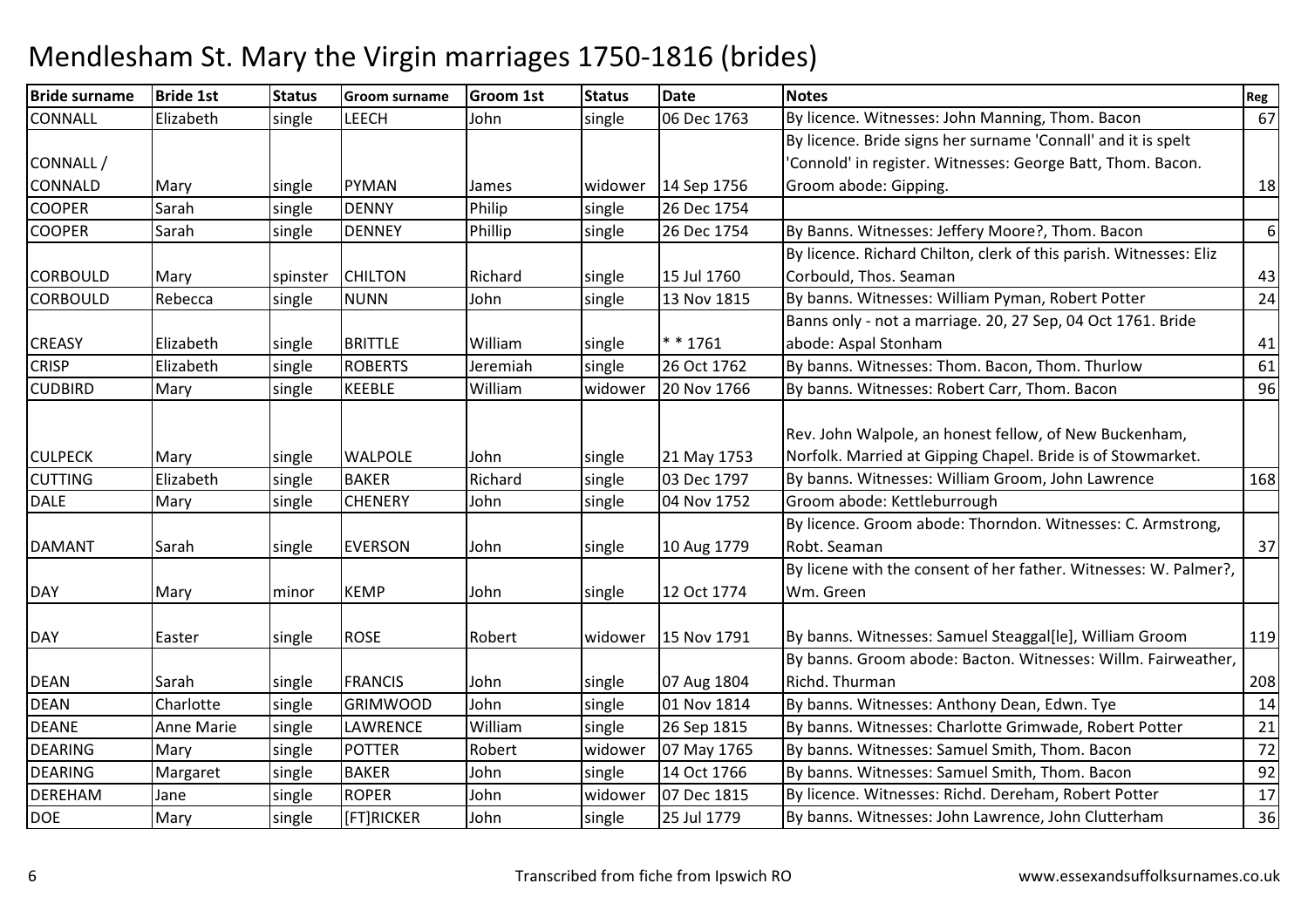| <b>Bride surname</b> | <b>Bride 1st</b> | <b>Status</b> | <b>Groom surname</b> | <b>Groom 1st</b> | <b>Status</b> | <b>Date</b> | <b>Notes</b>                                                   | Reg |
|----------------------|------------------|---------------|----------------------|------------------|---------------|-------------|----------------------------------------------------------------|-----|
| <b>DOE</b>           | Unice            | single        | <b>READY</b>         | John             | single        | 20 Oct 1781 | By banns. Witnesses: William Miles, John Clutterham            | 49  |
| <b>DOE</b>           | Mary             | single        | LAMBERT              | Thomas           | single        | 20 Dec 1790 | By banns. Witnesses: William Groom, John Lawrence              | 113 |
| <b>DRIVER</b>        | Sarah            | single        | <b>BARBROOK</b>      | William          | single        | 10 Oct 1809 | By banns. Witnesses: Charles Ames, Richd. Thurman              | 236 |
|                      |                  |               |                      |                  |               |             | By banns (Mary spells her surname 'Dunthorne'). Witnesses:     |     |
| <b>DUNTHORN</b>      | Mary             | single        | <b>CHITTOCK</b>      | Samuel           | single        | 28 May 1757 | Thom. Bacon, Thomas Deane                                      | 24  |
| <b>DURRANT</b>       | Ann              | single        | <b>REEVE</b>         | Thomas           | single        | 20 Jun 1777 | By banns. Witnesses: William Groom, Robt. Day                  | 21  |
| <b>DURRANT</b>       | Mary             |               | <b>BUCKLE</b>        | George           |               | 11 Oct 1789 | By banns. Witnesses: William Groom, John Lawrence              | 101 |
| <b>DURRANT</b>       | Sarah            | single        | <b>UPSTON</b>        | Samuel           | single        | 01 Jun 1790 | By banns. Witnesses: William Groom, John Lawrence              | 107 |
|                      |                  |               |                      |                  |               |             | Banns only - not a marriage. 28 Feb, 07, 14 Mar 1779. Bride    |     |
| <b>EDGAR</b>         | Elizabeth        | single        | <b>CODD</b>          | Robt             | single        | * * 1779    | abode: Bramford                                                | 22  |
| <b>EDWARDS</b>       | Sarah            | single        | <b>HALLS</b>         | Henry            | single        | 21 Oct 1761 | By banns. Witnesses: John Edwards, Thom. Bacon                 | 52  |
|                      |                  |               |                      |                  |               |             | By banns. Groom abode: Gipping. Witnesses: Ezeiel White, Mary  |     |
| <b>EDWARDS</b>       | Martha           | single        | <b>HUNT</b>          | William          | single        | 25 Mar 1776 | Hunt                                                           | 11  |
| <b>ELLES</b>         | Alice            | single        | <b>STEGGALL</b>      | Benjamin         | widower       | 04 Apr 1788 | By banns. Witnesses: Wm. Groom, Robert Potter                  | 95  |
|                      |                  |               |                      |                  |               |             | By banns. With consent of his parents. Groom is a minor.       |     |
| <b>ELLIS</b>         | Alice            | single        | <b>POTTER</b>        | Francis          | single        | 10 Apr 1758 | Witnesses: Jeremiah White, Thom. Bacon                         | 30  |
| <b>ELLIS</b>         | Martha           | single        | <b>BALAM</b>         | William          | single        | 19 Dec 1769 | By licence. Witnesses: John Lawrence, Thom. Bacon              | 118 |
| <b>ELMER</b>         | Hannah           | single        | <b>BLOMFIELD</b>     | Stephen          | single        | 16 Nov 1813 | By banns. Witnesses: Thomas Elmer, Richd. Thurman              | 6   |
| <b>EVERSON</b>       | Sarah            | widow         | <b>SEAMAN</b>        | Thomas           | widower       | 19 Aug 1790 | By licence. Witnesses: Jereh. White, Elizabeth Damant          | 109 |
| <b>FAIRWEATHER</b>   | Anne             | widow         | <b>KEEN</b>          | Charles          | single        | 01 Sep 1790 | By licence. Witnesses: Samuel Pulford, William Groom           | 110 |
| <b>FAIRWEATHER</b>   | Ann              | single        | <b>FOX</b>           | Thomas           | single        | 26 Dec 1803 | By banns. Witnesses: Robert Potter, Elizth Fox                 | 204 |
|                      |                  |               |                      |                  |               |             | Banns only - not a marriage. 16, 23, 30 May 1779. Bride abode: |     |
| <b>FAIRWEATHER</b>   | Mary             | single        | <b>DOVE</b>          | Wm               | single        | * May 1779  | Aspall                                                         |     |
| <b>FARROW</b>        | Susan            | single        | <b>NESHING</b>       | John             | single        | 01 Nov 1752 |                                                                |     |
| <b>FILBY</b>         | Mercy            | single        | <b>FIELD</b>         | John             | single        | 13 Feb 1777 | By banns. Witnesses: Simon Hadley, Thos. Tyrell                | 19  |
| <b>FINBOW</b>        | Alice            | single        | <b>WADE</b>          | Barn             | widower       | 03 May 1791 | By banns. Witnesses: Robert Gosling, Willm. Groom              | 115 |
| <b>FINBOW</b>        | Rachel           | spinster      | <b>GOSSLING</b>      | Robert           | single        | 15 Oct 1799 | By banns. Witnesses: Ann Finbow, Richard Thurman               | 174 |
| <b>FINBOW</b>        | Elizabeth        | spinster      | <b>HAYWARD</b>       | William          | bachelor      | 01 Nov 1799 | By banns. Witnesses: Samuel Nessling, Richard Thurman          | 175 |
| <b>FISK</b>          | Mary             | single        | <b>ROSIER</b>        | Robert           | single        | 14 Jul 1814 | By banns. Witnesses: Honour Steed, Richd. Thurman              | 10  |
| <b>FOLKARD</b>       | Hannah           | single        | <b>PLEASANTS</b>     | William          | single        | 06 Jul 1778 | By banns. Witnesses: Thomas Keeble, James Fuller               | 27  |
| <b>FOOK</b>          | Mary             | single        | <b>HAWES</b>         | Thomas           | single        | 08 Apr 1766 | By banns. Witnesses: Robt. Kersey, Thom. Bacon                 | 75  |
| <b>FORD</b>          | Mary             | single        | <b>FIRMWOOD</b>      | William          | single        | 04 May 1760 | By banns. Witnesses: Thom. Bacon, Samel? Smith                 | 42  |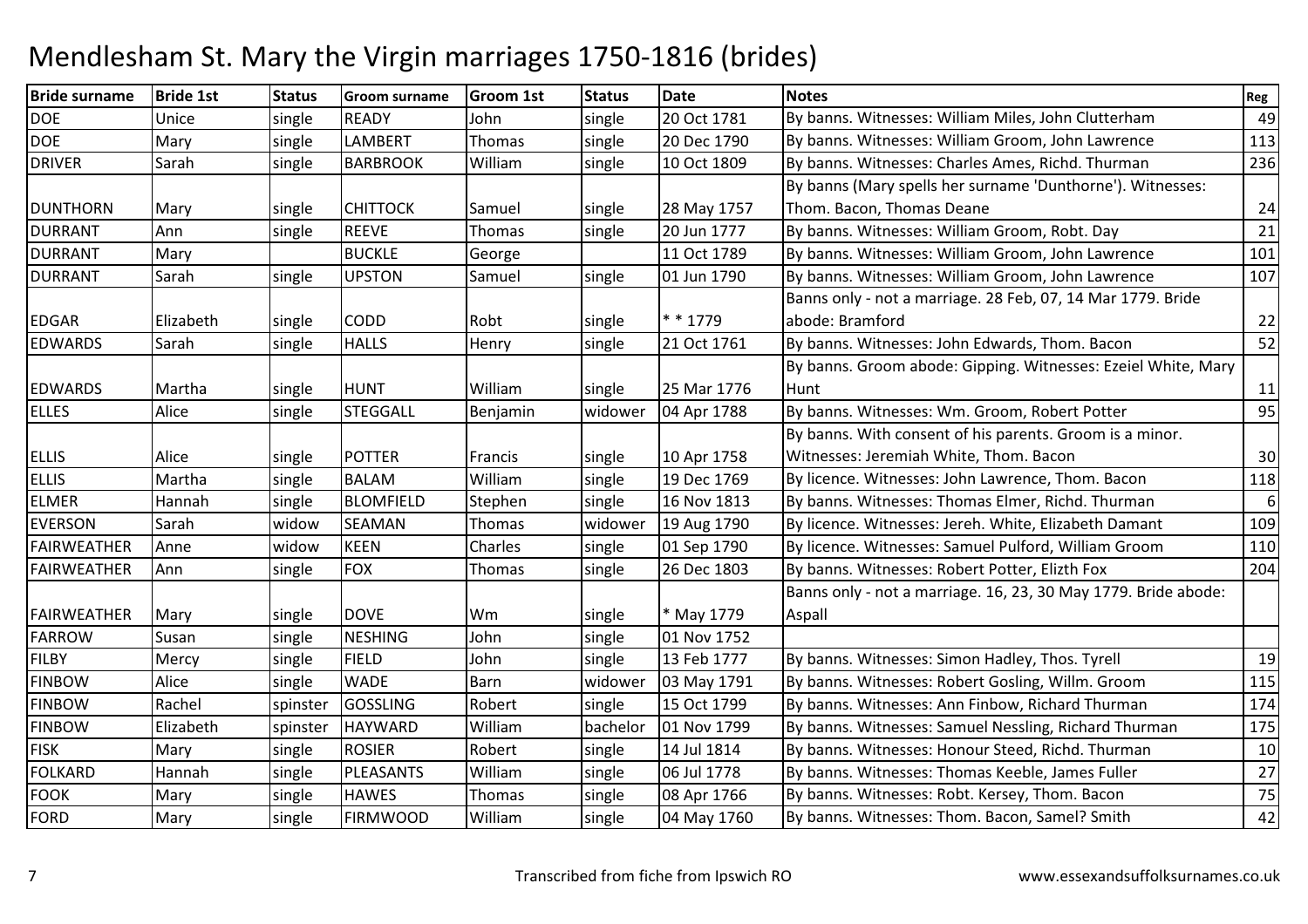#### Bride surnamee Bride 1st Status Groom surname Groom 1st Status Date Notes Notes Register Register Register Register Register FOX Susan single BENDALL Thomas single 06 Nov 180018 Jan 1808 By banns. Groom abode: Stonham Aspall. Witnesses: Tho. Fox Vincent, Elizabeth Foxx 180  $\overline{228}$ FOXElizabeth Single OTTEWILL John Single 18 Jan 1808 By licence. Witnesses: Thos. Fox, John Kemp 228<br>Sarah Single KITCHEN Willm single 04 Dec 1812 By banns. Witnesses: John Fox, Ricd. Thurman FOXSarah Single KITCHEN<br>Mary Single BATT Willm<br>George single 04 Dec 1812 By banns. Witnesses: John Fox, Ricd. Thurman 23<br>single 05 Oct 1769 By banns. Witnesses: Thos. Francis, Thom. Bacon 1114 FRANCISMary single 05 Oct 1769<br>04 Mar 1783 By banns. Witnesses: Thos. Francis, Thom. Bacon 114<br>By licence. Witnesses: Thos. Francis. John Clutterham FRANCIS Ann single BATT George widower 04 Mar 1783 By licence. Witnesses: Thos. Francis, John Clutterhamm 59 FRANCIS Unicesingle | AGER Daniel Single 12 Aug 1793 By banns. Witnesses: Sutton Watcham, Natha. Taylor 138<br>Robert single 15 Oct 1793 By licence. Witnesses: Sarah Mayhew. Mary Francis 140 FRANCIS Anne single MAYHEWRobert Single 15 Oct 1793 By licence. Witnesses: Sarah Mayhew, Mary Francis 140<br>John Single 18 May 1784 By banns. Witnesses: Elizabeth Taylor, Thomas Davy FRANKSMary single **SALTER** By banns. Witnesses: Elizabeth Taylor, Thomas Davy 66<br>By banns. Witnesses: Barne Wade. Richd. Thurman 184 FRANKSMary single FINBOW<br>BERRY John single 30 Jun 1801 By banns. Witnesses: Barne Wade, Richd. Thurman Villiam single 05 Dec 1752 FRICKERR Susan Single BERRY William 05 Dec 1752 FRIEND Mary single LAST John single 11 Oct 1757 By banns. Groom abode: Asple Stonham. Witnesses: Martha Fristan, Thom. Baconn 27 FRIEND Patience WELLS John 16 Oct 180023 Apr 1767 By banns. Groom abode: Stowupland. Witnesses: Abraham Meekins, Christian Wellss and the contract of the contract of the contract of the contract of the contract of the contract of the contract of the contract of the contract of the contract of the contract of the contract of the contract of the cont 98 FRISTANMartha Single SIMPSON Daniel single 23 Apr 1767 By licence. Witnesses: Thos. Mayhew, Thom. Bacon 198<br>Mary Single GROOME John widower 13 Oct 1774 By banns. Witnesses: Robt. Seaman, Willm. Groom 1 FULCHERGROOME John Widower 13 Oct 1774 By banns. Witnesses: Robt. Seaman, Willm. Groom<br>LAWRENCE John single 23 Sep 1755 By banns. Witnesses: Vall? Stagal. William Browse m  $\frac{1}{1}$ FULLERIsabella 1911 Single LAWRENCE JJohn 1988 Single 23 Sep 1755 By banns. Witnesses: Vall? Stagal, William Browse<br>Abigail 1915 Annele AGER Joseph Widower 21 Dec 1760 By banns. Witnesses: Benjamin Arnold, Thom. Bacon 1977 FULLERAbigail 1911 Single AGER 1958 | Joseph Widower 21 Dec 1760 By banns. Witnesses: Benjamin Arnold, Thom. Bacon 1<br>1968 Mary 1912 | Mary 1912 | Single 1988 | Hollands St. Joseph 1988 | By banns. Witnesses: James Fuller, George FULLERMary single PLANTIN Robert Single 16 Feb 1768 By banns. Witnesses: James Fuller, George Batt 106<br>
William Single 03 May 1795 By banns. Witnesses: William Groom, John Lawrence GARRARDD Ann single CARR William By banns. Witnesses: William Groom, John Lawrence GARROD Susan single SHELDRICK Richard single 03 Jan 175824 Apr 1803 By licencse. Groom abode: Stowupland. Witnesses: John Nunn, Thom. Baconn 29 195 GHILINGHannah 195 Single HUBBARD John 195 Single 24 Apr 1803 By banns. Witnesses: Ann Rosier, Richd. Thurman 195<br>195 Martha 195 Single MILES William Widower 28 Nov 1783 By banns. Witnesses: Thomas Robertson, Dorcas Pollard GIBBS Martha singleWilliam William Widower 28 Nov 1783 By banns. Witnesses: Thomas Robertson, Dorcas Pollard<br>Stephen single 25 Dec 1810 By banns. Witnesses: John [DP]enny, Richard Thurman **GIBBS**  Eve single HUBBARDBy banns. Witnesses: John [DP]enny, Richard Thurman 7GIRLING Una Single FRANCIS Joseph single 13 Dec 1763 By licence, with consent of parents. Groom abode: Stowupland. Witnesses: Samuel Smith, Thom. Baconn 68 GIRLING Hannah I GIBBS Cornelius 10 Apr 1792 By licence. Groom abode: Brockford. Witnesses: Cornelius Gibbs senior, Mary Gibbs, Elizabeth Girling.. 22 GIRLING Elizabeth single WHITE John single 06 Dec 1792By licence. Witnesses: Cornelius & Mary Gibbs, Robert Gibson **Turner** r 127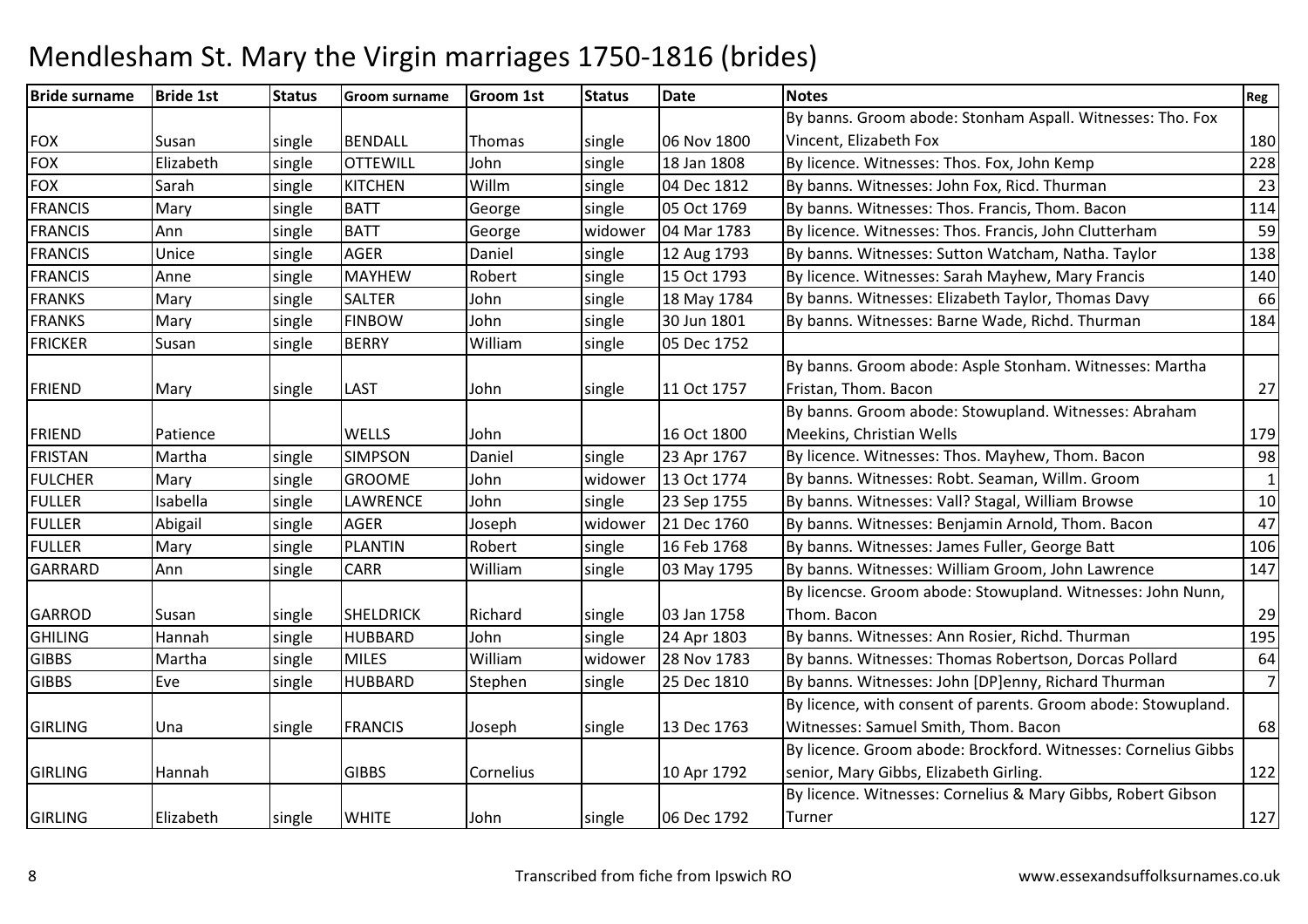| <b>Bride surname</b> | <b>Bride 1st</b> | <b>Status</b> | <b>Groom surname</b> | <b>Groom 1st</b> | <b>Status</b> | <b>Date</b> | <b>Notes</b>                                                  | Reg            |
|----------------------|------------------|---------------|----------------------|------------------|---------------|-------------|---------------------------------------------------------------|----------------|
| <b>GISSING</b>       | Rachael          | single        | <b>THURSTON</b>      | Nathaniel        | single        | 05 Oct 1775 | By licence. Witnesses: Jereh. White, John Smith               | $\overline{7}$ |
|                      |                  |               |                      |                  |               |             | By banns. Groom abode: Brockford. Witnesses: Fairweather?     |                |
| <b>GOOCH</b>         | Deborah          | single        | <b>THURLOW</b>       | George           | single        | 11 Oct 1764 | Gooch, Thom. Bacon                                            | 70             |
|                      |                  |               |                      |                  |               |             | By banns. Groom abode: Stoke Ash. Witness 1: Mary Gissing. No |                |
| <b>GOOCH</b>         | Elizabeth        | single        | <b>HUBBARD</b>       | Richard          | widower       | 05 Dec 1780 | 2nd witness.                                                  | 45             |
| <b>GOOCH</b>         | Hannah           | single        | <b>GARRARD</b>       | Robt             | widower       | 04 Jun 1805 | By banns. Witnesses: John Kemp, John Reynolds.                | 215            |
| <b>GOOD</b>          | Elizabeth        | widow         | <b>CLARKE</b>        | Robert           | widower       | 07 Dec 1790 | By licence. Witnesses: Cornelius Gibbs, William Groom         | 112            |
|                      |                  |               |                      |                  |               |             | By banns. With consent of parents. Witnesses: John Lockwood,  |                |
| <b>GOODING</b>       | Martha           | single        | <b>LOCKWOOD</b>      | James            | single        | 05 Feb 1760 | Thom. Bacon                                                   | 40             |
|                      |                  |               |                      |                  |               |             | By licence. Bride abode: Yaxley, Suffolk. Groom is a farmer.  |                |
| <b>GORBOULD</b>      | Elizabeth        | single        | <b>NUNN</b>          | Robert           | widower       | 17 Apr 1787 | Witnesses: Ann & John Nunn, John Lawrence                     | 87             |
| <b>GOSLING</b>       | Ann              | single        | <b>PHILIPS</b>       | James            | single        | 04 Oct 1785 | By banns. Witnesses: William Watcham, William Groom           | 73             |
| <b>GOUGH</b>         | Elizabeth        | single        | <b>SIMPSON</b>       | James            | single        | 28 Mar 1796 | By banns. Witnesses: Willm. Blomfield, Willm. Groom           | 151            |
| <b>GOYMER</b>        | Sarah            | single        | <b>THARLOW</b>       | William          | single        | 13 May 1777 | By banns. Witnesses: Daniel Sawyer, Susan Tharlow             | 20             |
| <b>GOYMER</b>        | Mary             | single        | <b>TYRELL</b>        | Thomas           | single        | 07 Nov 1777 | By banns. Witnesses: Simon Kilbourn, Thomas Matten            | 23             |
| <b>GRAHAM</b>        | Mary             | single        | <b>GROOM</b>         | Willm            | single        | 31 Jul 1805 | By banns. Witnesses: James Francis, Richard Thurman           | 217            |
| <b>GRIFFES</b>       | Thomasin         | single        | <b>RUSHBROOKE</b>    | John             | single        | 12 Oct 1784 | By banns. Witnesses: Mary Kart, Samuel Smith                  | 68             |
| <b>GROOM</b>         | Frances          | single        | <b>LAWRENCE</b>      | Thomas           | widower       | 26 Dec 1765 | By banns. Witnesses: Thom. Bacon, John Lawrence               | 73             |
| H[EO][RN]            | Sarah            | single        | <b>JACKERMAN</b>     | James            | single        | 27 Nov 1780 | By banns. Witnesses: William Driver, John Clutterham          | 44             |
|                      |                  |               |                      |                  |               |             | By banns. Groom's surname is 'Kitchen' on the banns, and      |                |
|                      |                  |               | <b>KITCHING /</b>    |                  |               |             | 'Kitching' in the marriage register. Witnesses: Simon Hadley, |                |
| <b>HADLEY</b>        | Sarah            | single        | <b>KITCHEN</b>       | William          | single        | 18 Dec 1806 | Richd. Thurman                                                | 226            |
|                      |                  |               |                      |                  |               |             | By license. Groom abode: Gipping, Suffolk. Witnesses: Edmund  |                |
| <b>HALLS</b>         | Susan            | single        | PIZZY                | William          | single        | 06 Sep 1757 | Halls, Rich. Pizzy                                            | 25             |
| <b>HALLS</b>         | Elizabeth        | spinster      | <b>CHILES</b>        | William          | bachelor      | 09 Feb 1774 | By banns. Witnesses: Ja. Fuller, Robert Plantin               |                |
| <b>HALLS</b>         | Sarah            | single        | SHELDRAKE            | John             | single        | 26 Nov 1794 | By banns. Witnesses: William Ling, Willm. Groom               | 144            |
|                      |                  |               |                      |                  |               |             | Banns only - not a marriage. 24 Sep, 01, 08 Oct 1786. Bride   |                |
| <b>HANTON</b>        | Esther           | single        | <b>FREEMAN</b>       | William          | widower       | $* * 1786$  | abode: Wickham Skeyth                                         | 64             |
|                      |                  |               |                      |                  |               |             | By banns. Groom abode: Creeting St. Peter. Witnesses: Richard |                |
| <b>HARVEY</b>        | Mary             | single        | <b>KEEBLE</b>        | Samuel           | single        | 13 Oct 1773 | Berman, John Clutterham                                       |                |
| <b>HAWES</b>         | Sarah            | single        | YOUNGMAN             | William          | single        | 10 Apr 1755 | By banns. Witnesses: Thom. Bacon, William Browes              | 8              |
| <b>HAWES</b>         | Elizabeth        | single        | <b>LAUGHTLY</b>      | Benjamin         | single        | 25 Dec 1792 | By banns. Witnesses: William Groom, John Lawrence             | 128            |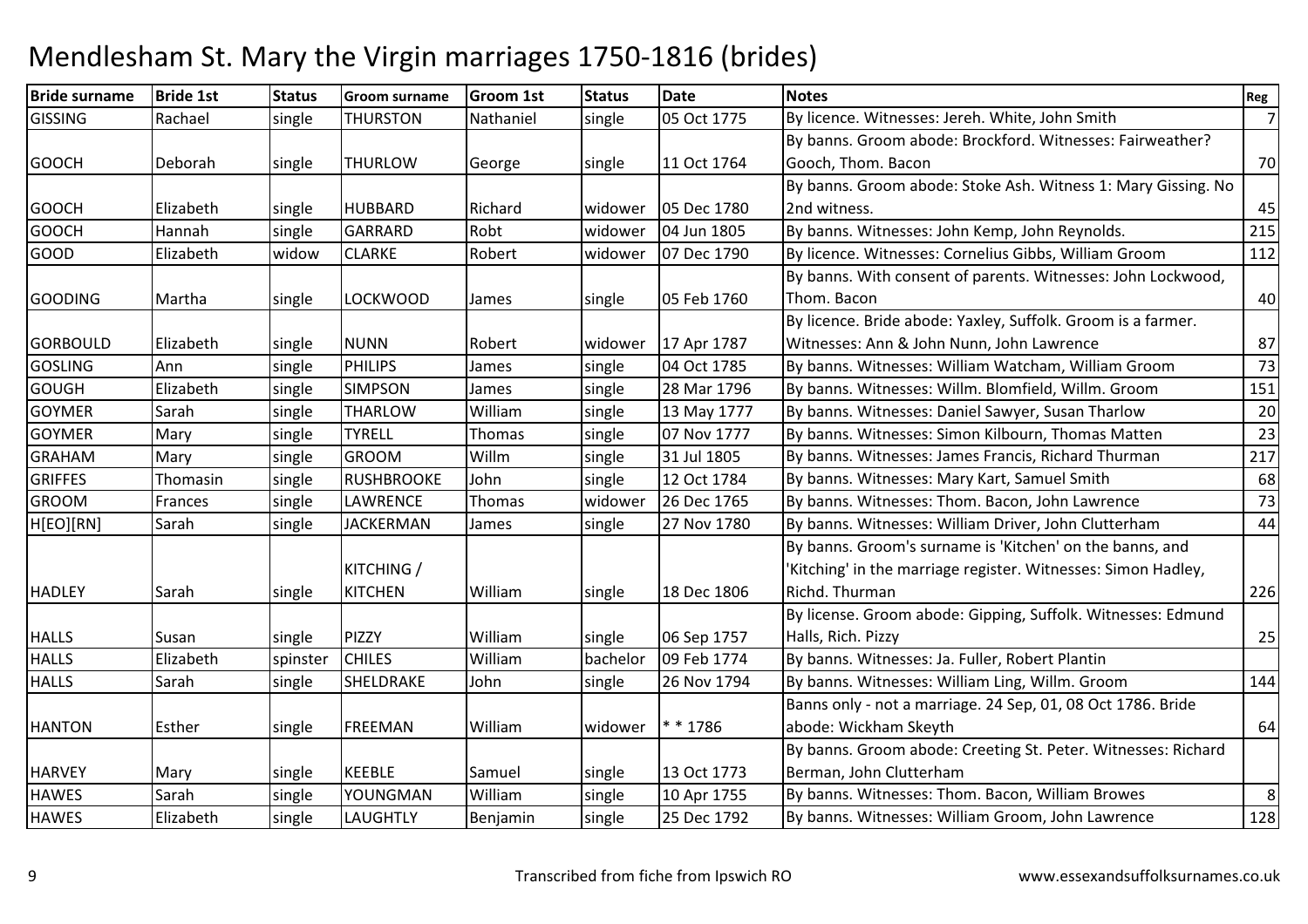| <b>Bride surname</b> | <b>Bride 1st</b> | <b>Status</b> | <b>Groom surname</b> | <b>Groom 1st</b> | <b>Status</b> | <b>Date</b>    | <b>Notes</b>                                                   | Reg            |
|----------------------|------------------|---------------|----------------------|------------------|---------------|----------------|----------------------------------------------------------------|----------------|
|                      |                  |               |                      |                  |               |                | By banns. Groom abode: Aspal Stonham. Witnesses: John          |                |
| <b>HAYNTON</b>       | Margaret         | single        | <b>STOLLERY</b>      | Giles            | single        | 12 Oct 1769    | Lawrence, Thom. Bacon                                          | 115            |
| <b>HAYWARD</b>       | Susan Sabilla    | single        | <b>BALDERY</b>       | Edward           | single        | 06 Dec 1768    | By banns. Witnesses: Thom. Bacon, John Lawrence                | 110            |
|                      |                  |               |                      |                  |               |                | By licence. Groom abode: Dennington, Suffolk. Witnesses:       |                |
| <b>HAYWARD</b>       | Mary             | widow         | <b>EDWARDS</b>       | John             | single        | 10 Nov 1783    | George & Sarah Mayhew                                          | 63             |
| <b>HAYWARD</b>       | Mary             | single        | <b>NESTLING</b>      | Samuel           | single        | 28 Dec 1800    | By banns. Witnesses: John Reddy, Richd. Thurman                | 182            |
| <b>HAYWARD</b>       | Elizth           | single        | <b>KEEBLE</b>        | James            | single        | 28 Nov 1810    | By banns. Witnesses: Thos. Hayward, Richard Thurman            | 5              |
| <b>HAYWARD</b>       | Ann              | single        | <b>FOX</b>           | John             | single        | 08 Nov 1811    | By banns. Witnesses: William Kitchen, Ann Fox                  | 15             |
| <b>HAYWARD</b>       | Mary             | single        | <b>MUTIMOR</b>       | Thomas           | single        | 24 Oct 1814    | By banns. Witnesses: Jonas Pallant, Edwn. Tye                  | 13             |
| <b>HEARN</b>         | Ann              | single        | <b>ADAMS</b>         | Abraham          | single        | 08 Apr 1792    | By banns. Witnesses: William Groom, John Lawrence              | 122            |
| <b>HEARSOM</b>       | Mary             | widow         | <b>FRICKER</b>       | Philip           | widower       | 19 Oct 1754    | Groom abode: Stowmarket                                        |                |
|                      |                  |               |                      |                  |               |                | By Banns. Groom abode: Stowmarket, Suffolk. Witnesses: Thom.   |                |
| <b>HEARSOM</b>       | Mary             | widow         | [FT]RICKER           | Philip           | widower       | 19 Aug 1754    | Bacon, Francis Tharlow                                         | $\overline{c}$ |
| <b>HICKS</b>         | Susannah         | single        | <b>CORBOULD</b>      | John             | single        | 31 Dec 1805    | By banns. Witnesses: Jno. Garrard, Richd. Thurman              | 220            |
| <b>HINES</b>         | Martha           | single        | <b>LAST</b>          | William          | single        | 05 Oct 1788    | By banns. Witnesses: Wm. Groom, Robert Adams                   | 97             |
| <b>HINS</b>          | Mary             | single        | LAWRENCE             | William          | single        | 16 Feb 1778    | By banns. Witnesses: William Woods, John Lawrence              | 24             |
| <b>HITCHAM</b>       | Sarah            | single        | <b>ROSIER</b>        | William          | single        | 26 May 1773    | By banns. Witnesses: John Clutterham, John Lawrence            |                |
|                      |                  |               |                      |                  |               |                | Banns only - not a marriage. 09, 16, 23 May 1762. Bride abode: |                |
| <b>HOLDING</b>       | Elizabeth        | single        | <b>HAWKINS</b>       | John             | single        | * May 1762     | Little Stonham                                                 | 43             |
| <b>HOLLAND</b>       | Elizabeth        | single        | <b>MORE</b>          | John             | single        | 02 Jul 1771    | By banns. Witnesses: John Clutterham, John Lawrence            | 127            |
| <b>HOWLETT</b>       | Sarah            | single        | <b>MANNING</b>       | John             | single        | 24 Feb 1813    | By banns. Witnesses: John Fox, Ricd. Thurman                   | $\overline{2}$ |
| <b>INGRAM</b>        | Susan            | single        | <b>JEWELL</b>        | Henry            | single        | 29 Mar 1795    | By banns. Witnesses: William Groom, John Lawrence              | 146            |
| <b>IRELAND</b>       | Susan            | single        | <b>KING</b>          | Samuel           | widower       | 19 Feb 1749/50 | Groom abode: Beckford.                                         |                |
| <b>JACKERMAN</b>     | Mary             | single        | <b>BARKER</b>        | James            | single        | 25 Nov 1816    | By banns. Witnesses: Samuel Jackaman, Robt. Potter             | 34             |
| <b>JACOB</b>         | Elizabeth        | single        | <b>SHULVER</b>       | William          | single        | 02 Nov 1770    | By banns. Witnesses: John Wellham, Thom. Bacon                 | 124            |
|                      |                  |               |                      |                  |               |                | By licence. Groom abode: Harwich, Essex. Witnesses: Robert     |                |
| <b>JEFFERY</b>       | Mary             | single        | <b>CHURCH</b>        | Thomas           | single        | 07 Jul 1767    | Roper, Thom. Bacon                                             | 100            |
| <b>JEFFRIES</b>      | Fanny            | single        | <b>CLOVER</b>        | James            | single        | 15 Oct 1787    | By banns. Witnesses: William Groom, William Clover             | 91             |
| <b>JESUP</b>         | Anne             | widow         | <b>CLARKE</b>        | Thos             | single        | 01 Nov 1802    | By banns. Witnesses: John Kemp, Isaac Mo_e                     | 191            |
| <b>JEWEL</b>         | Sarah            | single        | <b>COPPING</b>       | Noah             | single        | 28 Nov 1815    | By banns. Witnesses: Edwd. Lambert, Robert Potter              | 26             |
| <b>JEWELL</b>        | Unice            | single        | <b>LAST</b>          | William          | widower       | 06 Jun 1797    | By banns. Witnesses: William Groom, John Lawrence              | 158            |
| <b>JOLLEY</b>        | Susanna          | single        | <b>NESLING</b>       | John             | widower       | 23 Nov 1756    | By banns. Witnesses: Thom. Bacon, Thomas Lilley                | 21             |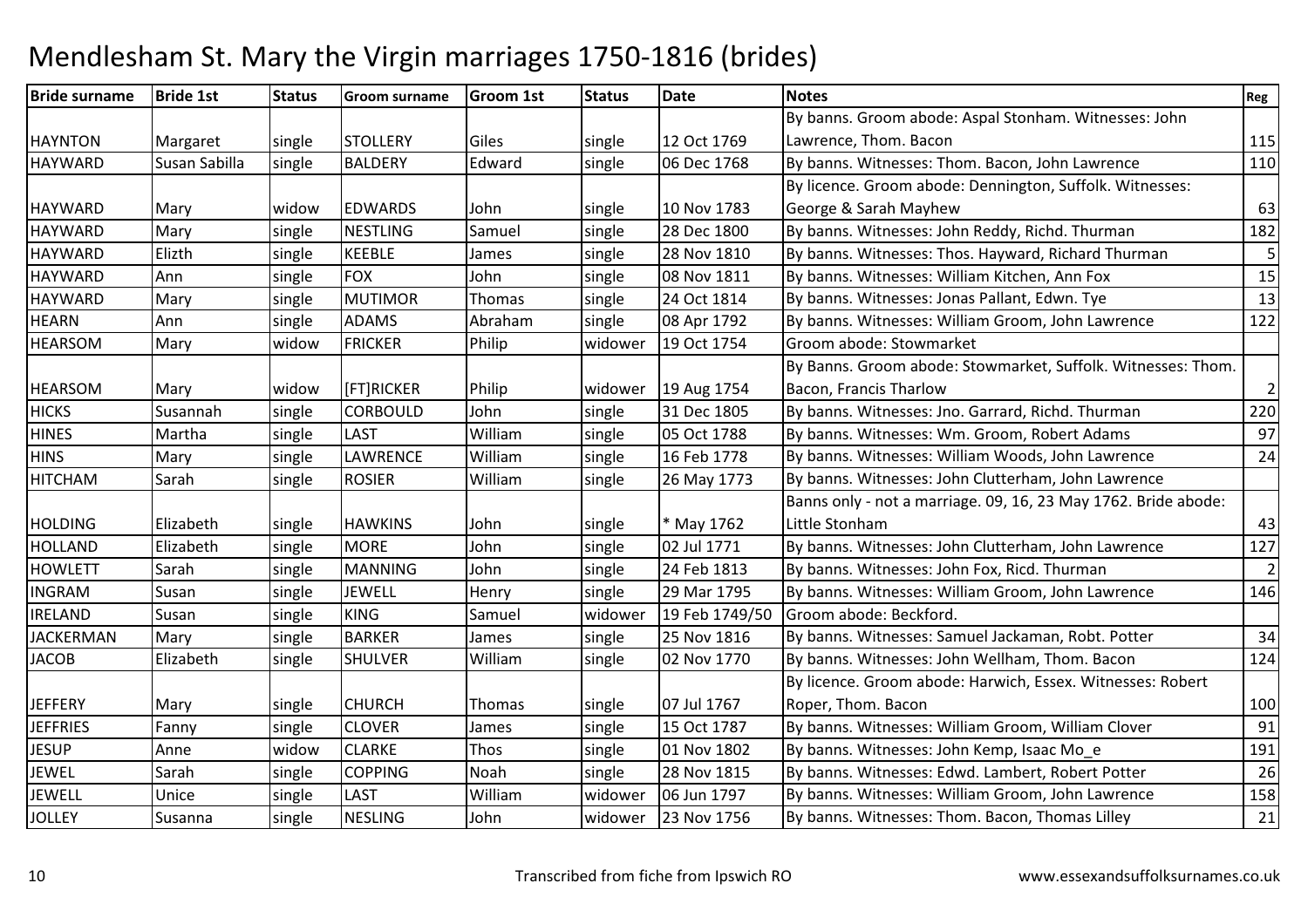| <b>Bride surname</b> | <b>Bride 1st</b> | <b>Status</b> | <b>Groom surname</b> | <b>Groom 1st</b>    | <b>Status</b> | <b>Date</b> | <b>Notes</b>                                                   | Reg            |
|----------------------|------------------|---------------|----------------------|---------------------|---------------|-------------|----------------------------------------------------------------|----------------|
|                      |                  |               |                      |                     |               |             | By banns. Groom abode: Thorndon. Witnesses: Thom. Bacon,       |                |
| <b>KEEBLE</b>        | Sarah            | single        | <b>LEVETT</b>        | Henry               | single        | 11 Oct 1757 | William Keeble                                                 | 26             |
| <b>KEEBLE</b>        | Sarah            | single        | <b>GODFREY</b>       | Thomas              | single        | 04 Oct 1796 | By banns. Witnesses: George Tye, William Groom                 | 153            |
|                      |                  |               |                      |                     |               |             |                                                                |                |
| <b>KEEBLE</b>        | Elizabeth        | single        | <b>BURNHAM</b>       | Thomas              | single        | 19 Jun 1809 | By banns. Witnesses: William Townsend, Rachel Alexander        | 233            |
| KEEBLE               | Ann              | single        | <b>BANISTER</b>      | Henry               | single        | 25 Feb 1811 | By banns. Witnesses: Thomas Buckle, Richard Thurman            | 10             |
| <b>KEMP</b>          | Hannah           | single        | <b>GARLING</b>       | Henry               | single        | 17 Oct 1769 | By banns. Witnesses: John Lawrence, Thom. Bacon                | 116            |
| <b>KEMP</b>          | Mary             | single        | <b>MOORE</b>         | John                | widower       | 02 Jun 1772 | By licence. Witnesses: John Ottewill, Robt. Mayhew             |                |
| <b>KEMP</b>          | Frances          | single        | <b>QUARRY</b>        | Robert              | single        | 27 Feb 1775 | By banns. Witnesses: Samuel Smith, Jas. Simpson                | $\mathbf{3}$   |
| <b>KEMP</b>          | Mary             | single        | <b>ELGAR</b>         | Joseph              | single        | 22 Jun 1775 | By banns. Witnesses: Samuel Smith, John Clutterham             | $\overline{4}$ |
| <b>KEMP</b>          | Jane             | single        | <b>GOSSLING</b>      | John                | single        | 13 Oct 1794 | By banns. Witnesses: William Groom, John Lawrence              | 143            |
|                      |                  |               |                      |                     |               |             | Banns only - not a marriage. 01, 08, 15 Dec 1799. Bride abode: |                |
| <b>KEMP</b>          | Ann              | spinster      | <b>HAILS</b>         | Joshua              | bachelor      | * Dec 1799  | Stoke Ash                                                      |                |
|                      |                  |               |                      |                     |               |             | By licence. Groom abode: Gislingham. Witnesses: Susan Day,     |                |
| <b>KERSEY</b>        | Mary             | single        | <b>TURNER</b>        | George              | single        | 30 Dec 1785 | John Kersey jnr.                                               | 77             |
| <b>KERSEY</b>        | Mariola          | widow         | <b>CHAPMAN</b>       | <b>Edward Allen</b> | single        | 02 Jan 1809 | By licence. Witnesses: Saml. & Mary Ann Gissing                | 231            |
| <b>LAMBERT</b>       | Phebe            | single        | <b>GOSLING</b>       | Robert              | single        | 16 Mar 1813 | By banns. Witnesses: Edwd. Lambert, Richd. Thurman             | $\overline{3}$ |
| <b>LAMBERT</b>       | Sophia           | single        | <b>GASSLING</b>      | Robert              | single        | 22 Nov 1814 | By banns. Witnesses: Edward Lambert, Elizabeth Mouse           | 15             |
|                      |                  |               |                      |                     |               |             | Banns only - not a marriage. 23, 30 Sep, 07 Oct 1759. Bride    |                |
| LARGE                | Elizabeth        | single        | <b>TYE</b>           | George              | single        | * * 1759    | abode: South Copham, Norfolk                                   | 26             |
| LAST                 | Susan            | spinster      | <b>JESUP</b>         | John                | widower       | 27 Dec 1785 | By banns. Witnesses: James Reynolds, Ann Thurmond              | 76             |
| LAST                 | Sarah            | single        | <b>NESTLING</b>      | Lewis               | single        | * Sep 1802  | Banns only - not a marriage. 05, 12, 19 Sep 1802.              | 151            |
|                      |                  |               |                      |                     |               |             | By banns. Groom abode: Brockford. Witnesses: Tho. Lawrence,    |                |
| <b>LAWRENCE</b>      | Elizabeth        | single        | <b>WOODS</b>         | William             | single        | 04 Dec 1759 | Thom. Bacon                                                    | 37             |
|                      |                  |               |                      |                     |               |             | By banns. Groom abode: Stoke Ash. Witnesses: John Lawrence,    |                |
| <b>LAWRENCE</b>      | Elizabeth        | single        | <b>CALVER</b>        | Francis             | single        | 28 Dec 1786 | Ann Fairweather                                                | 82             |
|                      |                  |               |                      |                     |               |             | By licence. "Bridget Lawrence, a minor, with consent of her    |                |
|                      |                  |               |                      |                     |               |             | Father." Groom abode: Aspall Stonham. Witnesses: Edward        |                |
| <b>LAWRENCE</b>      | <b>Bridget</b>   | minor         | <b>GAYMER</b>        | William             | single        | 21 Jun 1787 | Sheppard, John Kemp                                            | 89             |
| <b>LAWRENCE</b>      | Elizabeth        | single        | <b>MILES</b>         | Daniel              | single        | 27 Jun 1787 | By banns. Witnesses: John Lawrence, William Groom              | 90             |
| LAWRENCE             | Mary             | single        | <b>MANNING</b>       | <b>Thomas</b>       | single        | 12 Dec 1787 | By licence. Witnesses: Edward Sheppard, William Groom          | 93             |
| <b>LAWRENCE</b>      | Catherine        | single        | <b>HADLEY</b>        | Edmund              | single        | 28 Dec 1791 | By licence. Witnesses: Charles R*, Tho. Fox Vincent            | 120            |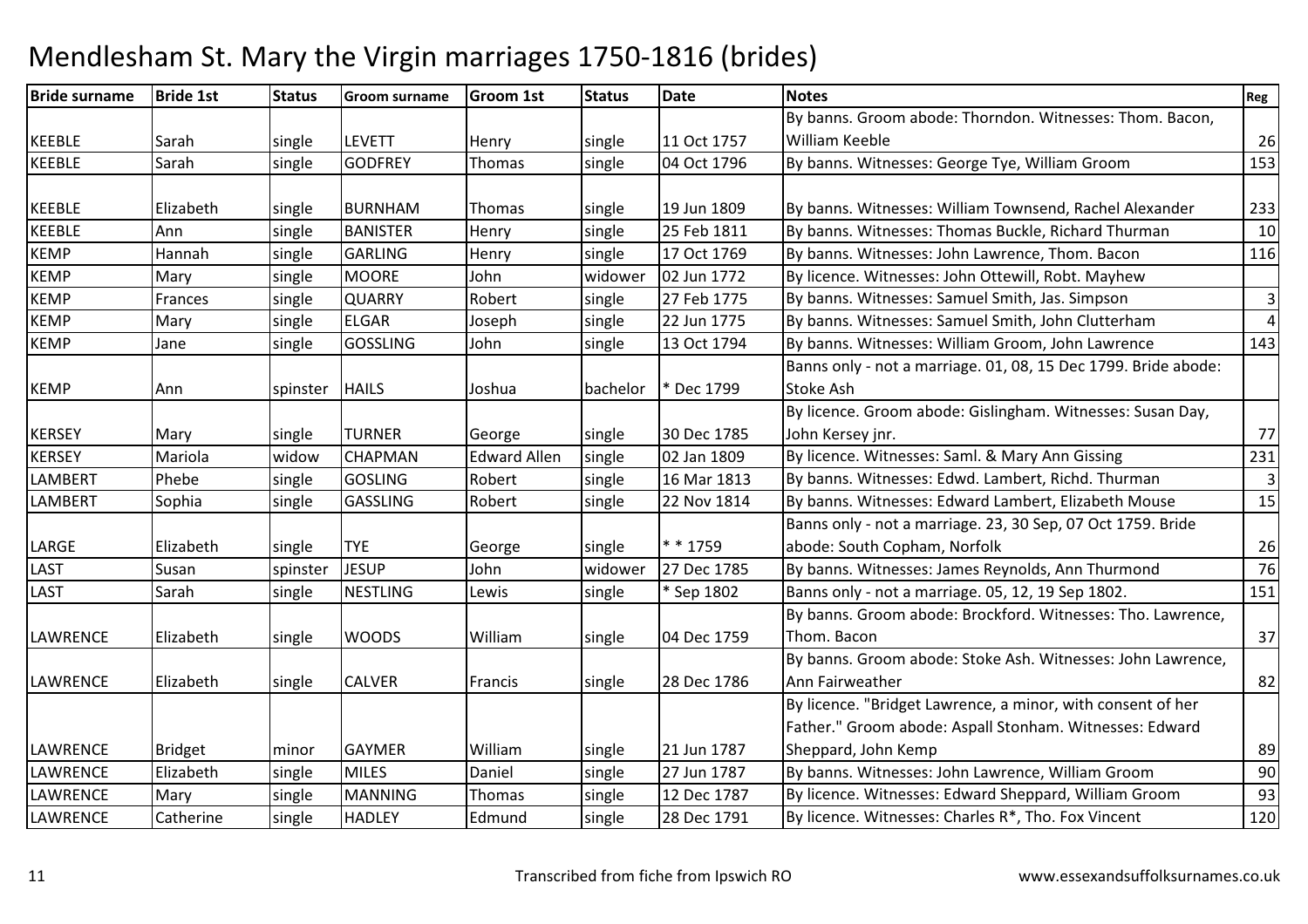| <b>Bride surname</b> | <b>Bride 1st</b> | <b>Status</b> | <b>Groom surname</b> | <b>Groom 1st</b> | <b>Status</b> | <b>Date</b> | <b>Notes</b>                                                   | Reg            |
|----------------------|------------------|---------------|----------------------|------------------|---------------|-------------|----------------------------------------------------------------|----------------|
| <b>LAWRENCE</b>      | Mary             | single        | <b>BROWNE</b>        | Joseph           | single        | 02 Oct 1815 | By banns. Witnesses: Catharine Lawrence, Robert Potter         | 22             |
| <b>LAWRENCE</b>      | Catharine        | single        | <b>ROBERTSON</b>     | John             | single        | 04 Jun 1816 | By banns. Witnesses: William Steggall, Robert Potter           | 30             |
|                      |                  |               |                      |                  |               |             | By licence with consent of parents. The groom is Thomas Ablett |                |
| LAWS                 | Mary             | minor         | <b>ABLETT</b>        | Thomas           | minor         | 17 Dec 1761 | inr. Witnesses: Thomas Ablit, Daniel Laws                      | 55             |
| <b>LEBBING</b>       | Marianne         | single        | <b>LAWRENCE</b>      | Willm            | single        | 11 Oct 1813 | By banns. Witnesses: John Hubbard, Richd. Thurman              | 4              |
| LEE                  | Elizth           | single        | <b>HALLS</b>         | John Edwards     | single        | 24 Dec 1810 | By banns. Witnesses: James Halls, Richard Thurman              | 6              |
|                      |                  |               |                      |                  |               |             | By licence. The groom is Ezekiel White jnr. Witnesses: Ralph   |                |
| <b>LEECH</b>         | Elizabeth        | widow         | <b>WHITE</b>         | Ezekiel          | single        | 01 Jul 1766 | Randall, Thom. Bacon                                           | 78             |
|                      |                  |               |                      |                  |               |             | By banns. Groom abode: Cotton. Witnesses: John Lincoln, John   |                |
| <b>LINCOLN</b>       | <b>Frances</b>   | single        | <b>HAYWARD</b>       | William          | single        | 14 Oct 1772 | Clutterham                                                     |                |
| <b>LING</b>          | Catherine        | single        | <b>MAYHEW</b>        | Simon            | single        | 13 May 1802 | By banns. Witnesses: William Cooper, Elizth Fox                | 187            |
|                      |                  |               |                      |                  |               |             | By banns. Groom abode: Fornham All Saints. Witnesses: Sophia   |                |
| <b>LING</b>          | Jane             | single        | <b>BLYTH</b>         | Willm            | single        | 19 Jul 1808 | & W. Ling                                                      | 230            |
| LOCKWOOD             | Elizabeth        | widow         | <b>PARKER</b>        | Robert           | widower       | 30 Jun 1774 | By banns. Witnesses: William Watcham, John Clutterham          |                |
| <b>LOCKWOOD</b>      | Mary             | single        | <b>POOLY</b>         | John             | widower       | 26 Nov 1778 | By banns. Witnesses: Jereh. White, George Tye                  | 30             |
| LOCKWOOD             | Elizabeth        | single        | <b>TAYLOR</b>        | William          | single        | 05 Nov 1781 | By banns. No witnesses.                                        | 51             |
|                      |                  |               |                      |                  |               |             | By banns. Groom abode: Badel? Ash. Witnesses: William Groom,   |                |
| <b>LOCKWOOD</b>      | Hannah           | single        | <b>DAY</b>           | James            | single        | 16 Jun 1788 | John Lawrence                                                  | 96             |
| <b>LUFF</b>          | Elizabeth        | widow         | <b>KEEBLE</b>        | Thomas           | widower       | 02 Sep 1778 | By banns. Witnesses: Richard Berry, Simon Kilbourn             | 28             |
| <b>LUFF</b>          | <b>Phillis</b>   | single        | <b>STAMMERS</b>      | James            | single        | 11 Oct 1803 | By banns. Witnesses: Thomas Clarke, Richard Thurman            | 198            |
| <b>MANNING</b>       | Mary             | single        | <b>LINCOLN</b>       | William          | single        | 19 Jul 1772 | By banns. Witnesses: William Thurlow, John Clutterham          |                |
|                      |                  |               |                      |                  |               |             | By banns. Groom abode: Kenton. Witnesses: John Addiken,        |                |
| <b>MANNING</b>       | Harriet          | spinster      | <b>RUMSEY</b>        | Robert           | bachelor      | 26 May 1806 | Richd. Thurman                                                 | 223            |
| <b>MANSFIELD</b>     | Elizabeth        | single        | <b>THURLOW</b>       | John             | single        | 25 Dec 1783 | By banns. Witnesses: Robert Nunn, John Lawrence                | 65             |
| <b>MARKHAM</b>       | Sarah            | single        | <b>BROWSE</b>        | Thomas           | single        | 21 May 1787 | By banns. Witnesses: Elizabeth Jacob, Mary Durrant             | 88             |
| <b>MATTHEWS</b>      | Elizabeth        | widow         | <b>THOMPSON</b>      | James            | single        | 17 Mar 1755 | Groom abode: Hollinbury, Essex                                 |                |
| <b>MATTHEWS</b>      | Elizabeth        | widow         | <b>THOMPSON</b>      | James            | single        | 17 Mar 1755 | By banns. Witnesses: Thomas Bacon, William Browes              | $\overline{7}$ |
| <b>MAYHEW</b>        | Mary             | single        | <b>FRANCIS</b>       | Thomas           | single        | 27 Oct 1766 | By banns. Witnesses: Lea Hawys, Thom. Bacon                    | 93             |
|                      |                  |               |                      |                  |               |             | By licence with ye consent of Thoms. Mayhew ye Father.         |                |
| <b>MAYHEW</b>        | Elizabeth        | minor         | <b>WHITE</b>         | Jeremiah         | single        | 01 Jan 1771 | Witnesses: Tho Mayhew senr, Thos Mayhew jnr                    | 126            |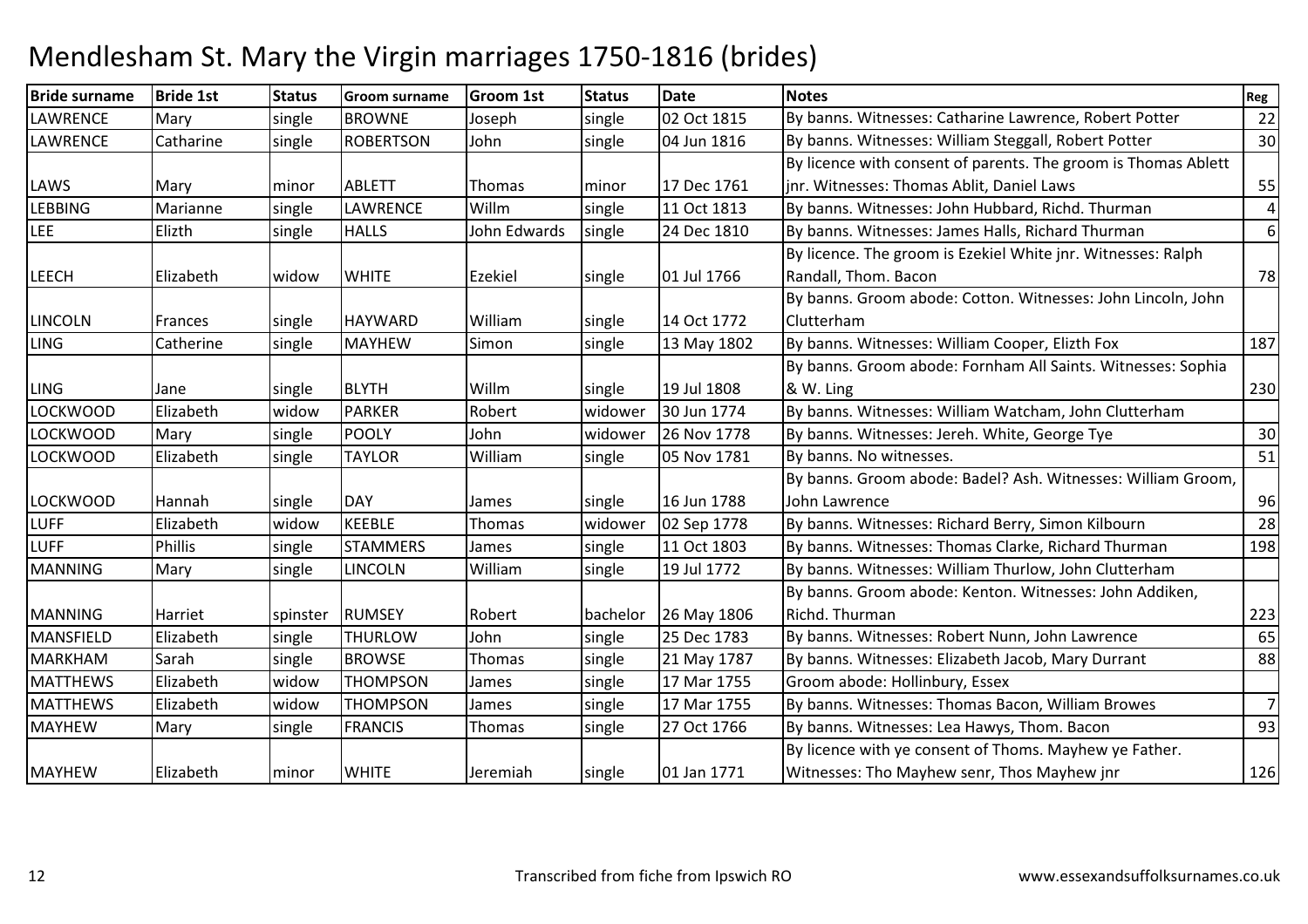| <b>Bride surname</b> | <b>Bride 1st</b> | <b>Status</b> | <b>Groom surname</b> | <b>Groom 1st</b> | <b>Status</b> | <b>Date</b> | <b>Notes</b>                                                      | Reg              |
|----------------------|------------------|---------------|----------------------|------------------|---------------|-------------|-------------------------------------------------------------------|------------------|
|                      |                  |               |                      |                  |               |             |                                                                   |                  |
|                      |                  |               |                      |                  |               |             | By licence. Second witness is Saml Dent* jnr. Groom abode:        |                  |
| <b>MAYHEW</b>        | <b>Frances</b>   | single        | <b>RUSH</b>          | John             | single        | 09 Oct 1771 | Little Stonham. Witnesses: Geo. Mayhew, Saml. Dent*               |                  |
|                      |                  |               |                      |                  |               |             | By licence. Bride abode: Wetheringset. Witnesses: Thos Francis,   |                  |
| <b>MAYHEW</b>        | Elizabeth        | single        | <b>GREEN</b>         | William          | single        | 11 Oct 1774 | John Clutterham                                                   |                  |
|                      |                  |               |                      |                  |               |             | By licence. Groom abode: Thorndon. Witnesses: Geo. Mayhew,        |                  |
| <b>MAYHEW</b>        | Mary             | single        | <b>HAYWARD</b>       | John             | widower       | 07 Oct 1778 | John Ringe                                                        | 29               |
| <b>MILES</b>         | Elizth           | single        | SHELDRAKE            | Thos             | widower       | 18 Nov 1801 | By banns. Witnesses: John Sheldrake, Richd. Thurman               | 186              |
| <b>MILES</b>         | Elizabeth        | single        | <b>SALSBURY</b>      | Jeremiah         | single        | 10 Nov 1811 | By banns. Witnesses: Daniel Miles, Richard Thurman                | 16               |
| <b>MOORE</b>         | Mary             | single        | LAMBIRD              | Edward           | single        | 29 Jan 1811 | By banns. Witnesses: John Woods, Richard Thurman                  | 8                |
| <b>MOORE</b>         | Frances          | single        | <b>ROBERSON</b>      | John             | single        | 26 Apr 1814 | By banns. Witnesses: Edward Lambert, Richd. Thurman               | $\overline{7}$   |
|                      |                  |               |                      |                  |               |             |                                                                   |                  |
| <b>MOSS</b>          | Elizabeth        | single        | <b>SONES</b>         | Robert           | single        | * Oct 1757  | Banns only - not a marriage. 9, 16, 23 Oct 1757. Bride abode: Eye | 19               |
| <b>MOY</b>           | Ann              | single        | <b>PRICK</b>         | Robert           | widower       | 15 Oct 1782 | By banns. Witnesses: John Lawrence, John Clutterham               | 56               |
|                      |                  |               |                      |                  |               |             | By banns. Groom abode: Cotton. Witnesses: John Lawrence,          |                  |
| <b>MOY</b>           | Sarah            | single        | <b>CHANDLER</b>      | John             | single        | 15 Oct 1782 | John Clutterham                                                   | 57               |
| MUER?                | Mary             | widow         | <b>RAYNER</b>        | William          | widower       | 15 Feb 1779 | By banns. Witnesses: Martin Bent, Jeremiah White                  | 32               |
|                      |                  |               |                      |                  |               |             | By licence. Groom abode: Winston. Witnesses: Bartho. Mulliner,    |                  |
| <b>MULLINER</b>      | Elizabeth        | single        | <b>WYTHS</b>         | John             | single        | 01 Sep 1755 | Thomas Bacon                                                      | $\boldsymbol{9}$ |
| MULLINGER            | Mary             | single        | <b>WIX</b>           | Stafford         | single        | 16 Oct 1776 | By banns. Witnesses: John Baker, Thos. Tyrell                     | 15               |
| <b>MULLINGER</b>     | Sarah            | single        | <b>NESTLING</b>      | John             | widower       | 05 Sep 1796 | By banns. Witnesses: Susan Lawrence, Willm. Groom                 | 152              |
| <b>MURRELL</b>       | Mary             | <b>widow</b>  | <b>WHITE</b>         | <b>Ezekiel</b>   | widower       | 14 Oct 1755 | By licence. Witnesses: Ralph Bowers, Jeremiah White               | 11               |
|                      |                  |               |                      |                  |               |             | By licence. By consent of parents. Groom is aged 19, of           |                  |
| <b>NESLING</b>       | Elizabeth        | single        | <b>ALLERTON</b>      | Jonathan         | single        | 19 Oct 1784 | Stowupland. Witnesses: John Ottewill, Thos. Watson                | 69               |
| <b>NESLING</b>       | Elizabeth        | single        | <b>WITMAN</b>        | Samuel           | single        | 11 Oct 1785 | By banns. Witnesses: John Jesup, Wm. Groom                        | 74               |
|                      |                  |               |                      |                  |               |             | By banns. Groom abode: Cotton. Witnesses: Mary Plantin,           |                  |
| <b>NESSLING</b>      | Elizabeth        | single        | <b>ATTEKIN</b>       | John             | single        | 03 Oct 1791 | <b>William Groom</b>                                              | 117              |
| <b>NEWSTEAD</b>      | Ann              | single        | <b>BLOMFIELD</b>     | Noah             | single        | 26 Feb 1759 | By banns. Witnesses: Thom. Bacon, Shome? Baker                    | 33               |
|                      |                  |               |                      |                  |               |             | By licence. Groom abode: Croton? St. Mary. Witnesses: Noah        |                  |
| <b>NEWSTEAD</b>      | Elizabeth        | single        | SHEPHERD             | Edmund           | single        | 10 Nov 1766 | Bloomfield, Thom. Bacon                                           | 94               |
| <b>NICHOLSON</b>     | Ann              | single        | <b>DURRANT</b>       | John             | single        | 08 Aug 1756 | By banns. Witnesses: Thom. & Thomas Bacon                         | 16               |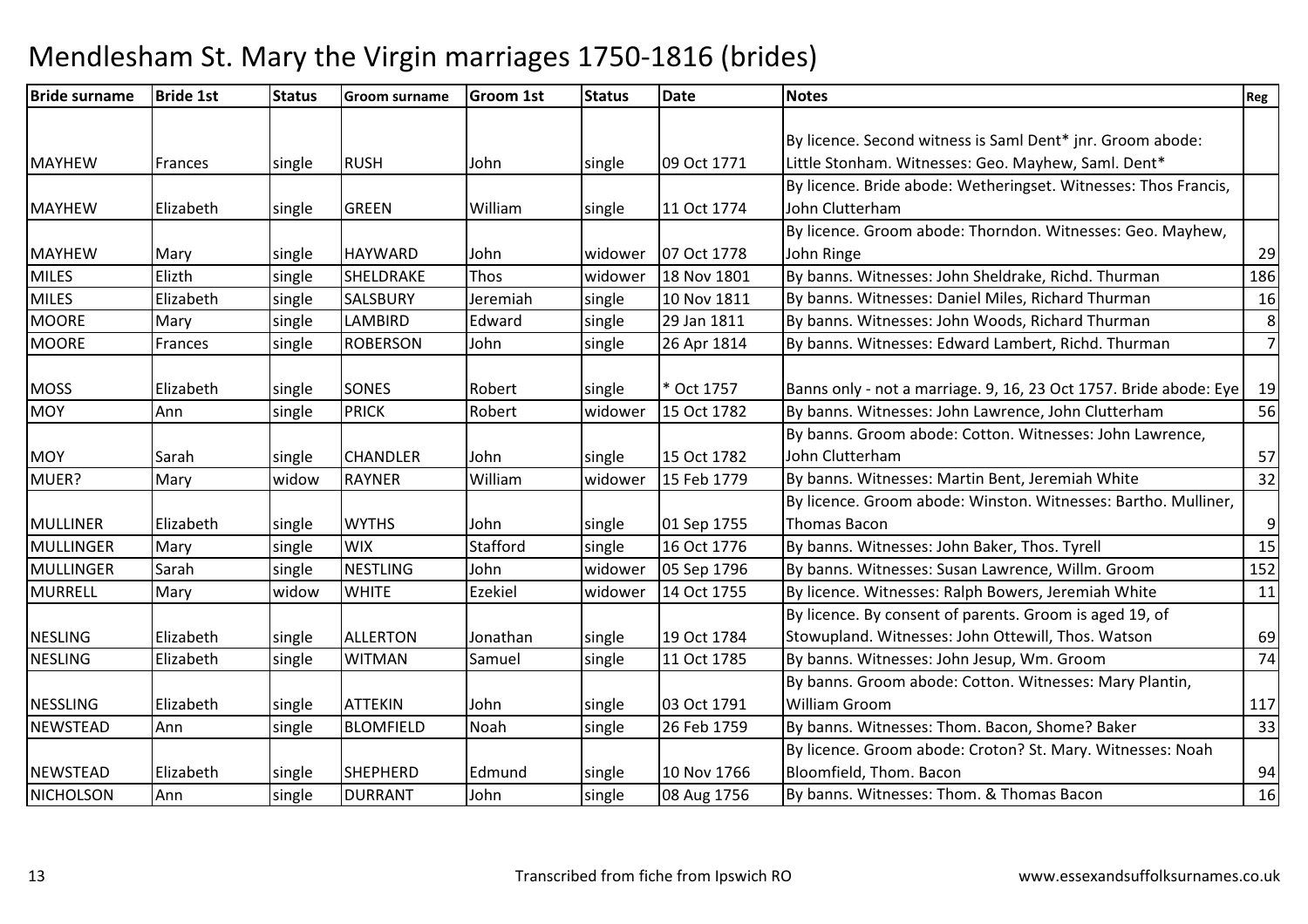| <b>Bride surname</b> | <b>Bride 1st</b> | <b>Status</b> | <b>Groom surname</b> | <b>Groom 1st</b> | <b>Status</b> | <b>Date</b> | <b>Notes</b>                                                        | Reg |
|----------------------|------------------|---------------|----------------------|------------------|---------------|-------------|---------------------------------------------------------------------|-----|
|                      |                  |               |                      |                  |               |             | By banns. Groom abode: Wortham. Witnesses: Thom. Bacon,             |     |
| <b>NICHOLSON</b>     | Latitia          | single        | <b>RODWELL</b>       | Daniel           | single        | 27 Mar 1757 | John Durrant                                                        | 23  |
|                      |                  |               |                      |                  |               |             | Banns only - not a marriage. 06, 13, 20 Dec 1767. Bride abode:      |     |
| <b>NORMAN</b>        | Ann              | single        | <b>FULCHER</b>       | Thomas           | single        | * Dec 1767  | Thorndon                                                            | 21  |
|                      |                  |               |                      |                  |               |             | By licence. Groom abode: Haughley. Witnesses: Thos. Peck,           |     |
| <b>NUNN</b>          | Sarah            |               | YOUNGMAN             | John             | single        | 22 Nov 1789 | <b>Thomas Fox Vincent</b>                                           | 104 |
| <b>NUNN</b>          | Mary             | single        | <b>WOODS</b>         | Jeremiah         | single        | 26 Dec 1793 | By banns. Witnesses: John Nunn, William Groom                       | 142 |
|                      |                  |               |                      |                  |               |             | By banns. Groom abode: Gislingham. Witnesses: John & Sarah          |     |
| <b>NUNN</b>          | Elizabeth        | single        | <b>KEELY</b>         | John             | single        | 22 Feb 1796 | Nunn                                                                | 150 |
| <b>NUNN</b>          | Sarah            | single        | <b>GOODE</b>         | Robert           | widower       | 19 Apr 1804 | By banns. Witnesses: Fanny Nunn, Richd. Thurman                     | 206 |
|                      |                  |               |                      |                  |               |             | By licence. Bride's name spelt "Frances" in register, but she signs |     |
|                      | Frances /        |               |                      |                  |               |             | "Fanny". Groom abode: Wyverstone. Witnesses: John Nunn,             |     |
| <b>NUNN</b>          | Fanny            | single        | <b>JEFFERIES</b>     | Daniel           | widower       | 20 Jan 1810 | <b>Richard Thurman</b>                                              |     |
|                      |                  |               |                      |                  |               |             | Banns only - not a marriage. 19, 26 Oct, 02 Nov 1800. Bride         |     |
| <b>OFFORD</b>        | Susan            | spinster      | GALLO[NW]            | Rober            | single        | $* * 1800$  | abode: Stowmarket                                                   |     |
| <b>OTTEWILL</b>      | Mary             | single        | <b>CROWE</b>         | John             | single        | 29 Oct 1793 | By banns. Witnesses: Deborah Buckenham, Tho? Peck                   | 141 |
|                      |                  |               |                      |                  |               |             | By licence. Groom abode: Mellis. Witnesses: Abm? Palmer,            |     |
| <b>OTTEWILL</b>      | Susanna          | single        | <b>THRIP</b>         | Daniel           | single        | 07 Oct 1796 | Dorothy Ann Ottewill                                                | 154 |
| <b>OTTEWILL</b>      | Dorothy Anne     | single        | <b>OWERS</b>         | John             | bachelor      | 10 Jun 1802 | By licence. Witnesses: Robt. Lanman?, E. Durham?                    | 188 |
| <b>OTTOWELL</b>      | Susan            | single        | <b>DAY</b>           | Robert           | single        | 17 Aug 1756 | By license. Witnesses: George Daye, James Wellham?                  | 17  |
|                      |                  |               |                      |                  |               |             | Banns only - not a marriage. 27 Aug, 03, 10 Sep 1780. Bride         |     |
| PAGE                 | Sarah            | single        | <b>DRIVER</b>        | Daniel           | single        | $* * 1780$  | abode: Aspall Stonham                                               |     |
|                      |                  |               |                      |                  |               |             | By licence. Groom abode: Mountnessing, Essex. Witnesses: John       |     |
| <b>PALMER</b>        | Christian        | single        | <b>CLARK</b>         | Thomas           | widower       | 28 Jan 1793 | Ottewill, Martha Simpson                                            | 129 |
|                      |                  |               |                      |                  |               |             | By banns. Groom abode: Little Stonham. Witnesses: Joshua Nun,       |     |
| <b>PAMINGTON</b>     | Catherine        | single        | <b>WILDING</b>       | James            | single        | 11 Nov 1760 | Anna Bacon                                                          | 44  |
|                      |                  |               |                      |                  |               |             | Banns only - not a marriage. 18, 25 Oct, 01 Nov 1767. Bride         |     |
| <b>PAMINGTON</b>     | Ann              | single        | <b>GOSSLING</b>      | Robert           | single        | $* * 1767$  | abode: Wickahm Skyth                                                | 71  |
|                      |                  |               |                      |                  |               |             |                                                                     |     |
|                      |                  |               |                      |                  |               |             | By license. Abraham Pitt, of this parish who has been resident in   |     |
|                      |                  |               |                      |                  |               |             | this parish a fortnight. Sarah Pammington, a minor, with consent    |     |
| PAMMINGTON           | Sarah            | minor         | PITT                 | Abraham          | single        | 17 May 1759 | of ye said Minor's father. Witnesses: Tho. Page, Thos. Durham       | 35  |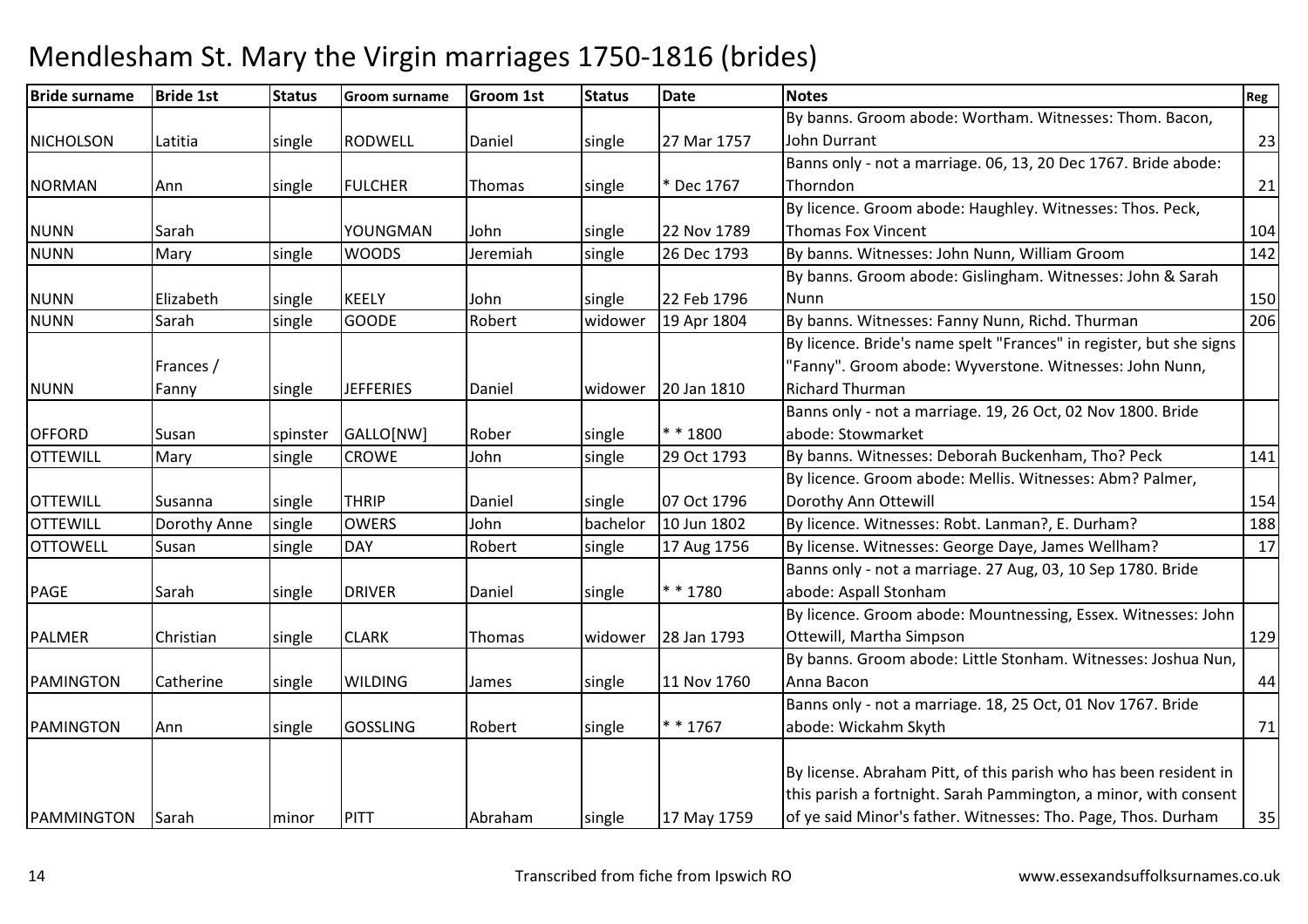| <b>Bride surname</b> | <b>Bride 1st</b> | <b>Status</b> | <b>Groom surname</b> | <b>Groom 1st</b> | <b>Status</b> | <b>Date</b> | <b>Notes</b>                                                   | Reg |
|----------------------|------------------|---------------|----------------------|------------------|---------------|-------------|----------------------------------------------------------------|-----|
|                      |                  |               |                      |                  |               |             | Banns only - not a marriage. "Abraham Pitt & Sarah Pammington  |     |
|                      |                  |               |                      |                  |               |             | above mentioned were married by a Licence in this chuch, ye    |     |
|                      |                  |               |                      |                  |               |             | Clergyman of Rougham refusing to publish their banns." Groom   |     |
| PAMMINGTON           | Sarah            | single        | <b>PITT</b>          | Abraham          | single        | * Apr 1759  | abode: Rougham.                                                | 25  |
|                      |                  |               |                      |                  |               |             |                                                                |     |
|                      |                  |               |                      |                  |               |             | By banns. Both Mary's surnames are included: Parish being her  |     |
|                      |                  |               |                      |                  |               |             | surname from her 1st marriage, Vent being her maiden name.     |     |
| <b>PARISH</b>        | Mary             | widow         | <b>TAYLOR</b>        | Robert           | single        | 25 Jul 1784 | Groom is a labourer. Witnesses: John Hubbard, John Lawrence.   | 67  |
| <b>PARKER</b>        | Catharine        | single        | <b>JOLLY</b>         | George           | single        | 30 Oct 1809 | By banns. Witnesses: Willm. Jolly, Richd. Thurman              | 237 |
| <b>PARLENT</b>       | Jane             | single        | <b>CLOVER</b>        | James            | single        | 30 May 1814 | By banns. Witnesses: Charles Arborn, Sarah Lea                 | 9   |
| <b>PATTERSON</b>     | Sarah            | single        | <b>CHAPLIN</b>       | Robert           | single        | 23 Feb 1763 | By banns. Witnesses: Thom. Bacon, Robert Soames                | 63  |
| PATTERSON            | Mary             | widow         | <b>CLARKE</b>        | George           | widower       | 15 Feb 1767 | By banns. Witnesses: William Fuller, Thom. Bacon               | 97  |
| <b>PATTERSON</b>     | Elizabeth        | single        | <b>HAYWARD</b>       | John             | single        | 22 Jul 1811 | By banns. Witnesses: Richard Thurman, Thomas Hayward           | 12  |
| <b>PEACH</b>         | Elizth           | single        | <b>CUTTING</b>       | James            | single        | 17 Oct 1803 | By banns. Witnesses: Edward Lenny?, Richd. Thurman             | 199 |
|                      |                  |               |                      |                  |               |             | By licence. Groom abode: St. Mary Tower, Ipswich. Witnesses:   |     |
| <b>PEARSON</b>       | Charlotte        | single        | <b>FRANKLAND</b>     | Richd            | bachelor      | 02 Apr 1805 | Robt. Pearson, Maria Chilton                                   | 214 |
|                      |                  |               |                      |                  |               |             | By licence. Groom abode: Wetheringset. Witnesses: Edmund       |     |
| <b>PECK</b>          | Mary Ann         | single        | <b>ROPER</b>         | John             | single        | 22 May 1793 | Baker, Fanny Roper                                             | 137 |
| PERRYMAN             | Mary             | single        | <b>DEERING</b>       | Richard          | single        | 24 Oct 1773 | By banns. Witnesses: Samuel Smith, John Clutterham             |     |
|                      |                  |               |                      |                  |               |             | By banns. With consent of parents. Witnesses: Josiah Harnsby,  |     |
| <b>PETTIT</b>        | Sarah            | single        | <b>HARNSBY</b>       | Joseph           | minor         | 05 Mar 1760 | Thom. Bacon                                                    | 41  |
| PHILBY               | Sarah            | widow         | <b>WHITE</b>         | John             | widower       | 28 Jun 1751 |                                                                |     |
| PHILBY               | <b>Phillis</b>   | single        | <b>HADLEIGH</b>      | Simon            | single        | 14 Jul 1761 | By banns. Witnesses: Thom. Bacon, Thomas Lawrence              | 50  |
| <b>PIKES</b>         | Jane             | single        | <b>DRIVER</b>        | William          | single        | 14 Oct 1783 | By banns. Witnesses: James Jackerman, John Lawrence            | 61  |
|                      |                  |               |                      |                  |               |             | Banns only - not a marriage. 28 Oct, 07, 11 Nov 1798. Bride    |     |
| PILBROUGH            | Susan            | single        | <b>ALDOUS</b>        | Samuel           | single        | * * 1798    | abode: Bacton                                                  | 133 |
|                      |                  |               |                      |                  |               |             | By licence. Groom abode: Wetheringsett. Witnesses: Mary Pizzy, |     |
| <b>PIZZY</b>         | Ann              | single        | <b>PAGE</b>          | James            | single        | 08 Mar 1805 | John Acfield                                                   | 212 |
|                      |                  |               |                      |                  |               |             | By licence. Groom abode: Culworth, Northamptonshire.           |     |
| <b>PIZZY</b>         | Bathsheba        | single        | <b>HOARE</b>         | William          | single        | 14 Jun 1805 | Witnesses: Jno. Acfield, Mary Pizzy                            | 216 |
|                      |                  |               |                      |                  |               |             | By licence. Groom abode: St. James, Bury St. Edmunds.          |     |
| PIZZY                | Mary             | single        | <b>ACFIELD</b>       | John             | single        | 12 Sep 1805 | Witnesses: James Page, Martha Pizzy                            | 218 |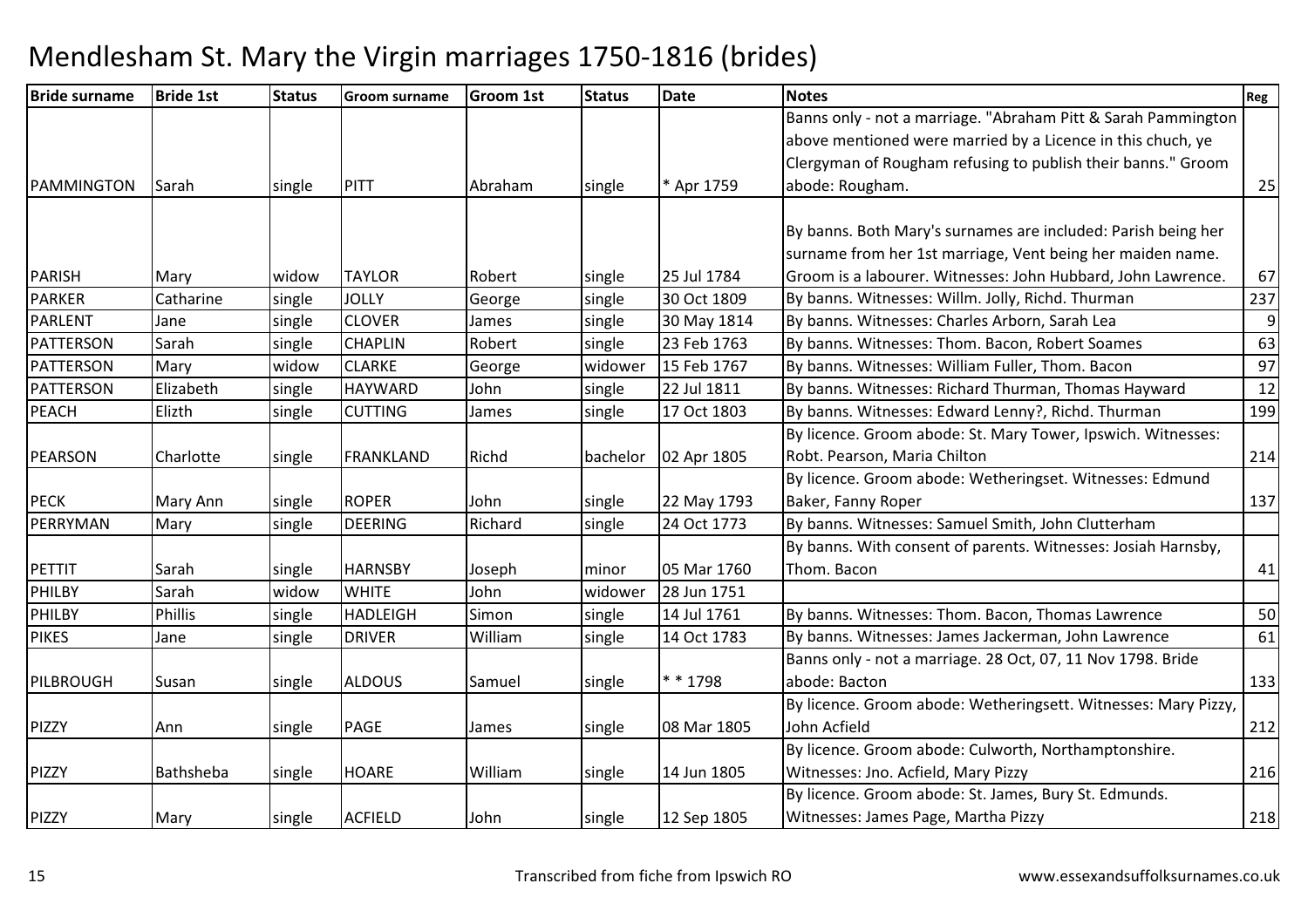| <b>Bride surname</b> | <b>Bride 1st</b> | <b>Status</b> | <b>Groom surname</b> | <b>Groom 1st</b> | <b>Status</b> | <b>Date</b> | <b>Notes</b>                                                     | Reg            |
|----------------------|------------------|---------------|----------------------|------------------|---------------|-------------|------------------------------------------------------------------|----------------|
| <b>PLANTIN</b>       | Mary             | single        | <b>AYTON</b>         | William          | single        | 26 Dec 1797 | By banns. Witnesses: John Blomfield, William Cooper              | 169            |
| PLANTON              | Elizabeth        | single        | <b>WALN</b>          | William          | single        | 02 Apr 1787 | By banns. Witnesses: William Groom, John Lawrence                | 86             |
|                      |                  |               |                      |                  |               |             | By licence. Both aged 21 and upwards. Witnesses: Thomas &        |                |
| <b>POTTER</b>        | Sarah            | single        | <b>NESLING</b>       | William          | single        | 22 Oct 1755 | <b>Francis Potter</b>                                            | 12             |
| <b>PRETTY</b>        | Sarah            | single        | <b>BETTS</b>         | Henry            | single        | 09 Oct 1789 | By licence. Witnesses: John Blake Hunt, Richard Oakes            | 100            |
| <b>PROCTOR</b>       | Charlotte        | single        | <b>POTTER</b>        | William          | single        | 12 Oct 1815 | By banns. Witnesses: Robert Potter, Anthony Gissing              | 23             |
| PUNCHARD             | Dorcas           | single        | <b>JOLLY</b>         | William          | single        | 02 Nov 1759 | By banns. Witnesses: Thomas Punchard, Thom. Bacon                | 36             |
|                      |                  |               |                      |                  |               |             | By banns. With consent of parents. Witnesses: Noah Blomfield,    |                |
| <b>RACE</b>          | Elizabeth        | single        | <b>DOE</b>           | Thomas           | single        | 26 Dec 1759 | Thom. Bacon                                                      | 38             |
| <b>RACE</b>          | Elizth           | single        | <b>BALDRY</b>        | <b>Thomas</b>    | single        | 12 Feb 1793 | By banns. Witnesses: William Groom, John Lawrence                | 133            |
| <b>RACE</b>          | Mary             | single        | <b>THURMAN</b>       | William          | single        | 02 Apr 1793 | By banns. Witnesses: Richard & Sarah Thurman                     | 135            |
| <b>RACE</b>          | Sarah            | single        | <b>STEBBING</b>      | William          | single        | 27 Oct 1795 | By banns. Witnesses: William Thurman, William Groom              | 149            |
|                      |                  |               |                      |                  |               |             | By licence. Groom is a baker, of Long Stratton, Norfolk.         |                |
| <b>RALF</b>          | Martha           | spinster      | <b>WALPOLE</b>       | Robert           | single        | 16 Sep 1783 | Witnesses: Robert Thurston, Saml. Gissing.                       | 60             |
| <b>REED</b>          | Elizabeth        | single        | <b>RACE</b>          | James            | single        | 18 Sep 1766 | By banns. Witnesses: ? ?, Thom. Bacon                            | 90             |
| <b>REEVE</b>         | Mary             | single        | <b>CHILES</b>        | William          | single        | 16 Jan 1801 | By banns. Witnesses: Thomas Chiles, Richd. Thurman               | 183            |
| <b>REYNOLDS</b>      | Sarah            | single        | <b>LAMBERT</b>       | Samuel           | single        | 12 Oct 1796 | By banns. Witnesses: James Reynolds, William Groom               | 155            |
| <b>REYNOLDS</b>      | Elizabeth        | single        | <b>STAMMERS</b>      | Joseph           | single        | 06 Mar 1797 | By banns. Witnesses: James & Mary Reynolds                       | 157            |
|                      |                  |               |                      |                  |               |             | By banns. Groom abode: Brockford. Witnesses: Susan Crow, John    |                |
| <b>REYNOLDS</b>      | Sally            | single        | <b>THURLOW</b>       | Barnaby          | single        | 15 Oct 1801 | Reynolds?                                                        | 185            |
| <b>REYNOLDS</b>      | Mary             | single        | <b>FRANCIS</b>       | James            | single        | 10 Jul 1809 | By banns. Witnesses: William Lummis, Richd. Thurman              | 234            |
| <b>RICE</b>          | Mary             | single        | SHELDRAKE            | Thomas           | single        | 19 Jun 1792 | By banns. Witnesses: Ann Prike, William Groom                    | 124            |
|                      |                  |               |                      |                  |               |             |                                                                  |                |
| <b>RICHER</b>        | Mary             | single        | <b>BEMANT</b>        | Peter            | single        | 05 Mar 1792 | By banns. Witnesses: Willm. Groom, Ann Richer, William Cozens    | 121            |
| <b>RINGE</b>         | Hannah           | spinster      | <b>ABLETT</b>        | Thomas           | widower       | 26 Nov 1799 | By banns. Witnesses: Jane Doe, Richard Thurman                   | 177            |
| <b>RIVANS</b>        | Susan            | single        | GARRARD              | John             | single        | 19 Jul 1811 | By banns. Witnesses: Robt. Revens, Elizabeth Garrard             | 11             |
| <b>ROBINSON</b>      | Martha           | widow         | <b>BENDALL</b>       | Sutton           | single        | 03 Nov 1774 | By licence. Witnesses: Robt. Seaman, James Roper                 | $\overline{2}$ |
|                      |                  |               |                      |                  |               |             | By licence, with consent of parents. Witnesses: Richard Marten?, |                |
| <b>ROOK</b>          | Elizabeth        | single        | <b>SMITH</b>         | John             | single        | 22 Nov 1760 | <b>Edmund Halls</b>                                              | 45             |
| <b>ROPER</b>         | Mary             | single        | <b>BALDWIN</b>       | John             | widower       | 10 Dec 1767 | By banns. Witnesses: Pricilla Roper, William Fuller              | 104            |
| ROPER                | Priscilla        | single        | <b>WATCHAM</b>       | Stephen          | single        | 04 Oct 1768 | By licence. Witnesses: William Watcham, Thom. Bacon              | 107            |
| <b>ROPER</b>         | Elizabeth        | single        | <b>GARROD</b>        | Robert           | single        | 13 Feb 1770 | By banns. Witnesses: James Fuller, Thom. Bacon                   | 120            |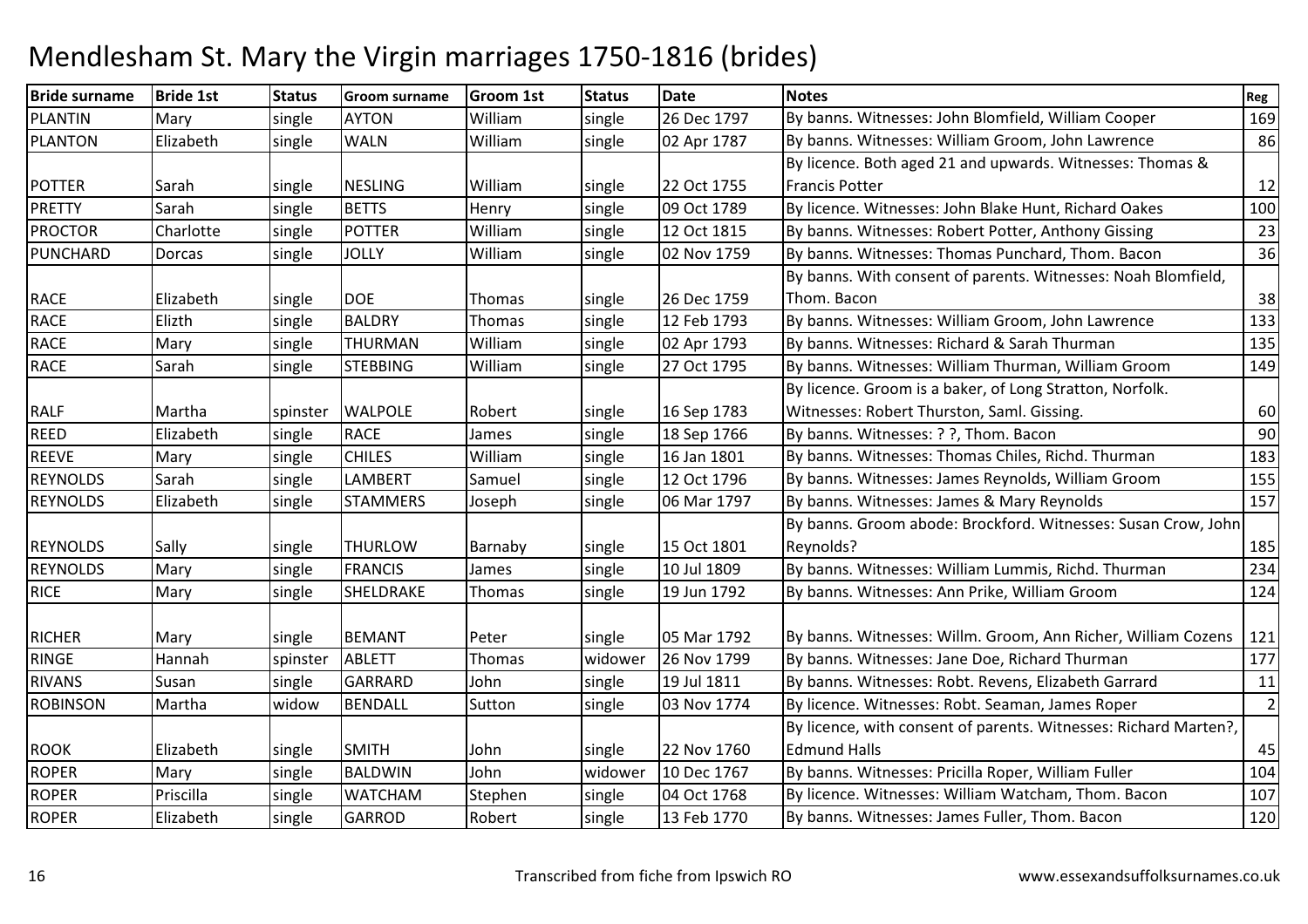| <b>Bride surname</b> | <b>Bride 1st</b> | <b>Status</b> | <b>Groom surname</b> | <b>Groom 1st</b> | <b>Status</b> | <b>Date</b> | <b>Notes</b>                                                   | Reg |
|----------------------|------------------|---------------|----------------------|------------------|---------------|-------------|----------------------------------------------------------------|-----|
| <b>ROPER</b>         | Mary             | single        | <b>MILES</b>         | William          | single        | 25 Nov 1781 | By banns. Witnesses: James Fuller, Robert Codd                 | 52  |
| <b>ROSIER</b>        | Mary             | single        | <b>LAMBERT</b>       | Jonathan         | single        | 17 Dec 1802 | By banns. Witnesses: Henry Rosier, Ann Fairweather             | 193 |
| <b>ROSIER</b>        | Hannah           | single        | <b>STEGGALL</b>      | John             | single        | 23 Jul 1804 | By banns. Witnesses: Wm. Groom, Richard Thurman                | 207 |
|                      |                  |               |                      |                  |               |             | By banns. Witnesses: William Groom, John Lawrence, Ann Prike,  |     |
| <b>ROW</b>           | Thamer           | single        | <b>PRIKE</b>         | William          | single        | 11 Oct 1792 | Martha Smith                                                   | 125 |
| SADD                 | Jane             | single        | <b>HOWLETT</b>       | Robert           | single        | 11 Oct 1786 | By banns. Witnesses: Thos Beart Quarry, William Taylor         | 80  |
| SAVEGE               | Elizabeth        | single        | <b>TAYLOR</b>        | John             | single        | 09 Dec 1776 | By banns. Witnesses: Thomas Savege, John Clutterham            | 16  |
| <b>SEAMAN</b>        | Ann              | widow         | <b>CHILTON</b>       | Richd            | widower       | 29 Apr 1765 | By licence. Witnesses: Thos. Seaman, Mary White                | 71  |
| <b>SEAMAN</b>        | Ann              | single        | <b>WHITE</b>         | Thomas           | single        | 03 Apr 1770 | By licence. Witnesses: Jonathan Seaman, Ezekiel White jnr.     | 121 |
| <b>SEAMAN</b>        | Mary             | single        | <b>MANNING</b>       | Samuel           | single        | 12 Mar 1772 | By licence. Witnesses: Jonathan Seaman, Jno. Manning           |     |
|                      |                  |               |                      |                  |               |             | By licence. Groom is an Officer of Excise. Bride is a minor.   |     |
| <b>SEAMAN</b>        | Susan            | single        | <b>MASON</b>         | William          | single        | 18 Oct 1775 | Witnesses: Tho. Seaman, Ezekiel White                          | 8   |
|                      |                  |               |                      |                  |               |             | By licence. Groom abode: Laxfield. Witnesses: Robt. & Thos.    |     |
| <b>SEAMAN</b>        | Elizabeth        | single        | <b>ADAMS</b>         | Robert           | single        | 24 Jun 1776 | Seaman                                                         | 13  |
| <b>SEEDON</b>        | Mary Ann         | single        | THARLOW              | William          | widower       | 10 Jun 1779 | By banns. Witnesses: Simon Kilbourn, John Lawrence             | 35  |
|                      |                  |               |                      |                  |               |             | Banns only - not a marriage. 03, 10, 17 Mar 1805. Bride abode: |     |
| <b>SEELY</b>         | Susanna          | spinster      | <b>LAMBERT</b>       | Robt             | single        | * Mar 1805  | Finningham                                                     | 170 |
| <b>SHAVE</b>         | Ann              | single        | <b>COLDHAM</b>       | Charles          | widower       | 13 Jul 1769 | By banns. Witnesses: Thos. Sheldrake, Thom. Bacon              | 112 |
|                      |                  |               |                      |                  |               |             | By licence. Groom abode: Ipswich, Suffolk. Witnesses: Spicer   |     |
| SHELDRAKE            | Rebecca          | spinster      | <b>PALMER</b>        | Stephen          | bachelor      | 27 Dec 1805 | Sparrow, Simon Filly?                                          | 219 |
| <b>SHELDRICK</b>     | Mary             | single        | <b>SNELLING</b>      | Daniel           | single        | 06 Nov 1783 | By banns. Witnesses: John Ready, Lydia Goldsmith               | 62  |
| <b>SHEPHERD</b>      | Elizabeth        | single        | <b>AIRY</b>          | John             | widower       | 27 Jan 1789 | By banns. Witnesses: William Groom, John Lawrence              | 99  |
|                      |                  |               |                      |                  |               |             | By licence. Groom abode: All Hallows, Honey Lane, London.      |     |
| <b>SHEPPARD</b>      | Mary             | single        | <b>WOOD</b>          | Richard          | single        | 10 Nov 1803 | Witnesses: Sarah Wood, Elizabeth Sheppard                      | 202 |
|                      |                  |               |                      |                  |               |             | By licence. Groom abode: Norton, Suffolk. Witnesses: Edwd.     |     |
| <b>SHEPPARD</b>      | Elizth           |               | <b>GRIMWADE</b>      | William          | single        | 20 Feb 1806 | Sheppard, Sarah Deane Wood                                     | 221 |
| <b>SHREEVE</b>       | Isabella         | single        | <b>MATTEN</b>        | Thomas           | single        | 16 Mar 1778 | By licence. Witnesses: John Kersey, Jereh. White               | 25  |
|                      |                  |               |                      |                  |               |             | By licence, with consent of parents. Witnesses: Thom. Bacon,   |     |
| <b>SHULVER</b>       | Mary             | minor         | <b>KERSEY</b>        | John             | single        | 04 Feb 1763 | <b>Robert Soames</b>                                           | 62  |
| <b>SILLETT</b>       | Susanna          | single        | <b>STEGGALL</b>      | John             | single        | 27 Feb 1786 | By banns. Witnesses: John Lawrence, Willm. Groom               | 79  |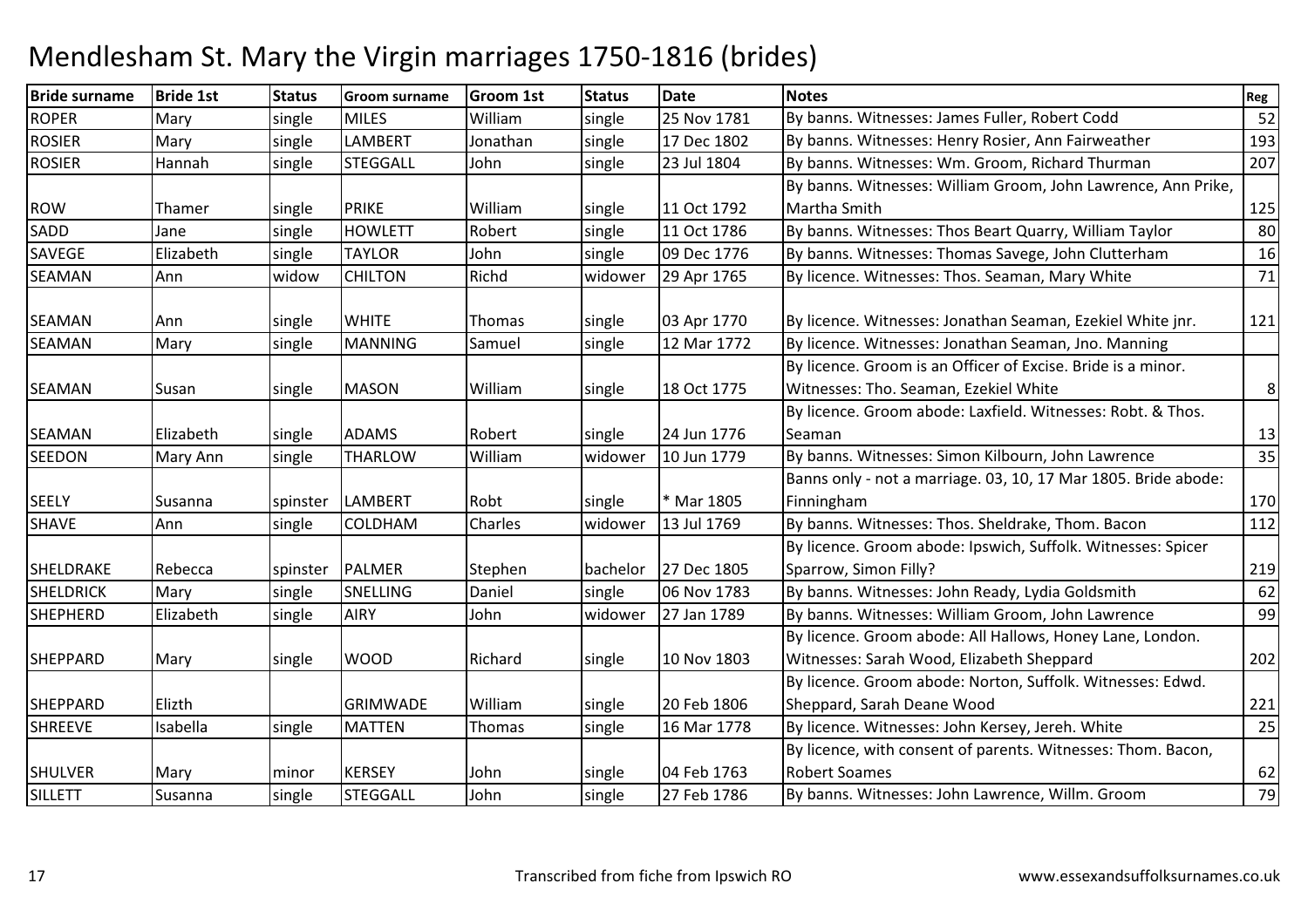| <b>Bride surname</b> | <b>Bride 1st</b> | <b>Status</b> | <b>Groom surname</b> | <b>Groom 1st</b> | <b>Status</b> | <b>Date</b>         | <b>Notes</b>                                                | Reg                     |
|----------------------|------------------|---------------|----------------------|------------------|---------------|---------------------|-------------------------------------------------------------|-------------------------|
|                      |                  |               |                      |                  |               |                     | By licence. Groom abode: Stonham Aspall. Witnesses: Danl. & |                         |
| <b>SIMPSON</b>       | Martha           | single        | <b>CARTER</b>        | Thomas           | single        | 21 Apr 1796         | <b>Maltyward Simpson</b>                                    | 152                     |
| <b>SIMPSON</b>       | Penelope         | single        | <b>FRANCIS</b>       | Thomas           | single        | 22 Dec 1802         | By licence. Witnesses: Martha Carter, Mrs Mayhew.           | 194                     |
| <b>SKIPPON</b>       | Elizabeth        | single        | <b>CLARKE</b>        | John             | single        | 26 Jan 1790         | By licence. Witnesses: William Clark?, James Quinton        | 105                     |
| <b>SMITH</b>         | Mary             | single        | <b>GISSING</b>       | Robert           | single        | 05 May 1761         | By licence. Witnesses: John Smith, Saml. Gissing jnr.       | 48                      |
|                      |                  |               |                      |                  |               |                     | By licence. Groom abode: Wetheringset. Witnesses: Robert    |                         |
| <b>SMITH</b>         | Ann              | single        | <b>FAIRWEATHER</b>   | John             | single        | 25 Dec 1782         | Jones, John Clutterham                                      | 58                      |
| <b>SMITH</b>         | Martha           | single        | <b>JONES</b>         | Robert           | single        | 13 Oct 1793         | By banns. Witnesses: William Groom, John Lawrence           | 139                     |
| SMITH                | Ann              | single        | <b>WRIGHT</b>        | Jonathan         | single        | 25 Nov 1806         | By banns. Witnesses: Samuel Smith, Ann Steggall             | 225                     |
| <b>SMITH</b>         | Susanna          | single        | <b>NESTLING</b>      | Robt             | single        | 06 Mar 1809         | By banns. Witnesses: John Nestling, Richard Thurman         | 232                     |
| <b>SMITH</b>         | Elizth           | single        | <b>LOCKWOOD</b>      | Henry            | single        | 18 Nov 1810         | By banns. Witnesses: Robert Soans, Richard Thurman          | $\overline{\mathbf{4}}$ |
|                      |                  |               |                      |                  |               |                     | Banns only - not a marriage. 23, 31 Jul, 07 Aug 1803. Bride |                         |
| <b>SMITH</b>         | Mary             |               | <b>DODD</b>          | John             |               | * * 1803            | abode: Weston Market                                        | 158                     |
| SNELLING             | Mary             | single        | <b>JACKAMAN</b>      | Samuel           | single        | 14 Jun 1812         | By banns. Witnesses: Mary Kamp, Richard Thurman             | 22                      |
| SNELLING             | Elizth           | single        | <b>WIX</b>           | George           | single        | 08 Nov 1813         | By banns. Witnesses: Robert Wix, Richd. Thurman             | 5                       |
|                      |                  |               |                      |                  |               |                     |                                                             |                         |
| SOUTHGATE            | Lydia            | single        | <b>DURRANT</b>       | William          | single        | 18 Feb 1811         | By banns. Witnesses: William Southgate, Richard Thurman     | 9                       |
| <b>STEBBENS</b>      | Elizabeth        | single        | <b>WADE</b>          | Barnabas         | single        | 10 Feb 1777         | By banns. Witnesses: Thos. Tyrell, William Thurlow          | 18                      |
|                      |                  |               |                      |                  |               |                     |                                                             |                         |
| <b>STEBBINGS</b>     | Ann              | single        | <b>PULFORD</b>       | Willm            | single        | 23 Nov 1802         | By banns. Witnesses: Stebbing Blomfield, Richd. Thurman     | 192                     |
| <b>STEBBINGS</b>     | Susanna          | single        | <b>BRINDISH</b>      | William          | single        | 05 Jan 1805         | By banns. Witnesses: Richd. Smith, Richard Thurman          | 211                     |
| <b>STEGGALL</b>      | Mary             | single        | <b>BUXTON</b>        | Thomas           | single        | 05 Jan 1753         |                                                             |                         |
| <b>STEGGALL</b>      | Mary             | single        | <b>POTTER</b>        | Robert           | single        | 30 Oct 1803         | By banns. Witnesses: Thos. Fox, Ann Fairweather             | 201                     |
| <b>STEGGALL</b>      | Elizabeth        | single        | <b>WARREN</b>        | Willm            | single        | 25 Dec 1809         | By banns. Witnesses: Samuel Warren, Richard Thurman         |                         |
| <b>STEGGALL</b>      | Susan            | single        | <b>MOYE</b>          | William          | single        | 10 Jul 1810         | By banns. Witnesses: John Steggall, Richard Thurman         | $\overline{2}$          |
| <b>STEGGALLS</b>     | Deborah          | single        | <b>BUCKINGHAM</b>    | Timothy          | single        | 08 Apr 1790         | By banns. Witnesses: Thon? & Susan Garrard                  | 106                     |
| <b>STEWARD</b>       | Mary             | single        | <b>TAYLOR</b>        | Abraham          | single        | 17 Mar 1795         | By banns. Witnesses: Isaac Bocking, William Groom           | 145                     |
|                      |                  |               |                      |                  |               |                     | By banns, with consent of parents. Witnesses: Thom Bacon,   |                         |
| <b>STORK</b>         | Elizabeth        | single        | <b>LOCKWOOD</b>      | John             | single        | 11 Nov 1755         | <b>Thomas Stork</b>                                         | 13                      |
|                      |                  |               |                      |                  |               |                     | By banns. No witnesses. Bride's name given as "Hannah Syer  |                         |
| <b>SYER</b>          | Hannah           | widow         | SHEPPERD             | Isaac            |               | widower 30 Mar 1779 | alias Ager".                                                | 33                      |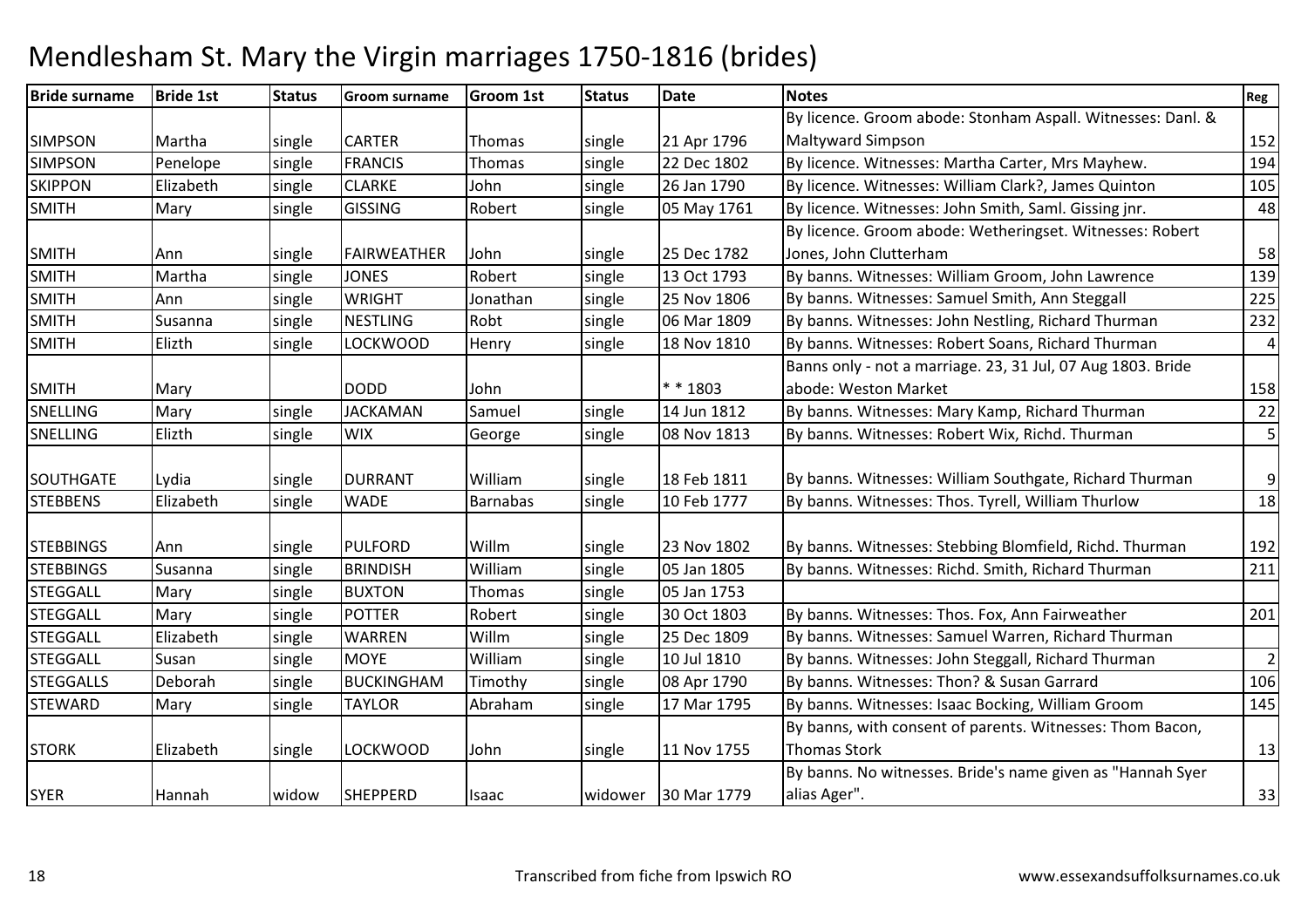| <b>Bride surname</b> | <b>Bride 1st</b> | <b>Status</b> | <b>Groom surname</b> | <b>Groom 1st</b> | <b>Status</b> | <b>Date</b> | <b>Notes</b>                                                    | Reg |
|----------------------|------------------|---------------|----------------------|------------------|---------------|-------------|-----------------------------------------------------------------|-----|
|                      |                  |               |                      |                  |               |             | By licence. Bride abode: Wetheringset. Witnesses: Jonathan      |     |
| <b>SYMONDS</b>       | Elizabeth        | single        | <b>SEAMAN</b>        | John             | single        | 15 Jun 1790 | Seaman, Fra. Seaman                                             | 108 |
|                      |                  |               |                      |                  |               |             | By licence. Bride's abode: Finningham. Witnesses: Wm. Syrett,   |     |
| <b>SYRETT</b>        | Amelia           | single        | <b>DURHAM</b>        | Robert           | single        | 11 May 1808 | Jane Durham                                                     | 229 |
| <b>TAYLOR</b>        | Sarah            | single        | <b>DAVY</b>          | Thomas           | single        | 21 Oct 1770 | By banns. Witnesses: John Tailor, Thom. Bacon                   | 123 |
|                      |                  |               |                      |                  |               |             | By banns. Groom abode: Wetheringset. Witnesses: George &        |     |
| <b>TAYLOR</b>        | Elizabeth        | single        | <b>HUBBARD</b>       | John             | single        | 29 Jun 1778 | John Taylor                                                     | 26  |
|                      |                  |               |                      |                  |               |             | By banns. Groom abode: Worlingworth, Suffolk. Witnesses: Thos   |     |
| <b>TEMPLING</b>      | Mary             | single        | <b>RIVERS</b>        | Edward           | single        | 12 Jan 1785 | Beart Quarry, John Lawrence                                     | 70  |
|                      |                  |               |                      |                  |               |             | By banns. Groom abode: Old Newton. Witnesses: William Baker,    |     |
| <b>THALLOW</b>       | Sarah            | single        | <b>MOYE</b>          | James            | single        | 01 Feb 1793 | <b>Mary Randall</b>                                             | 131 |
|                      |                  |               |                      |                  |               |             | By banns. Groom spells surname Seex, but spelt Seeks in         |     |
| <b>THING</b>         | Jane             | single        | SEEKS / SEEX         | John             | single        | 05 Jan 1780 | register. Witnesses: George & Mary Thing                        | 41  |
|                      |                  |               |                      |                  |               |             | By licence. Groom abode: Helmingham. Witnesses: ? Thing,        |     |
| <b>THING</b>         | Hannah           | widow         | <b>GARNHAM</b>       | James            | single        | 01 Oct 1809 | Samuel Chittock                                                 | 235 |
| <b>THURLOW</b>       | Mary             | single        | PEARLE               | William          | single        | 31 Jul 1761 | By licence. Witnesses: Jeremiah White, Thom. Bacon              | 51  |
|                      |                  |               |                      |                  |               |             | By banns. Groom abode: Debenham. Witnesses: Daniel Sawyer,      |     |
| <b>THURLOW</b>       | Sarah            | single        | <b>SAWYER</b>        | Daniel           | single        | 07 Nov 1771 | Jonan. Thurlow                                                  |     |
| <b>THURLOW</b>       | Rebecca          | single        | SHELDRAKE            | Thomas           | widower       | 19 May 1773 | By licence. Witnesses: Thomas Edwards, Sam. Peck                |     |
| <b>THURLOW</b>       | Elizabeth        | single        | <b>FELLINGHAM</b>    | William          | single        | 02 Jan 1786 | By banns. Witnesses: John Lawrence, William Groom               | 78  |
|                      |                  |               |                      |                  |               |             | By banns. Groom's surname spelt 'Rands' in register and 'Ranch' |     |
|                      |                  |               | RANDS /              |                  |               |             | by groom. Groom abode: Wetheringset. Witnesses: Jno. Garrard,   |     |
| <b>THURLOW</b>       | Mary             | single        | <b>RANCH</b>         | John             | single        | 12 Nov 1789 | <b>William Groom</b>                                            | 103 |
| <b>THURLOW</b>       | Ann              | single        | <b>AGER</b>          | William          | single        | 21 Oct 1791 | By banns. Witnesses: John Thurlow, Willm. Groom                 | 118 |
| <b>THURLOW</b>       | Mary             | single        | SCARCE?              | Robert           | single        | $* * 1758$  | Banns only - not a marriage. 22, 29 Oct, 05 Nov 1758.           | 22  |
|                      |                  |               |                      |                  |               |             | By licence. Groom abode: Newton. Witnesses: Edwd? Harvey,       |     |
| <b>THURSTON</b>      | Sarah            | single        | <b>CODD</b>          | Simon            | single        | 27 Sep 1772 | <b>Robert Codd</b>                                              |     |
|                      |                  |               |                      |                  |               |             |                                                                 |     |
| <b>THURSTON</b>      | Mary             |               | <b>CODD</b>          | Samuel           | single        | 14 Jun 1774 | By licence. Witnesses: Nathaniel Thurston, John Clutterham      |     |
| <b>THURSTON</b>      | Mary             | single        | <b>ELMER</b>         | Willm            | single        | 30 May 1803 | By banns. Witnesses: Thomas & Elizabeth Elmer                   | 196 |
| <b>TILLET</b>        | Judith           | widow         | <b>GROOM</b>         | William          | widower       | 12 Oct 1779 | By banns. Witnesses: James Rayner, John Clutterham              | 39  |
| <b>TROTMAN</b>       | Mary             | single        | <b>PALMER</b>        | James            | single        | 25 Mar 1781 | By banns. Witnesses: Aaron Salsbury, John Lawrence              | 46  |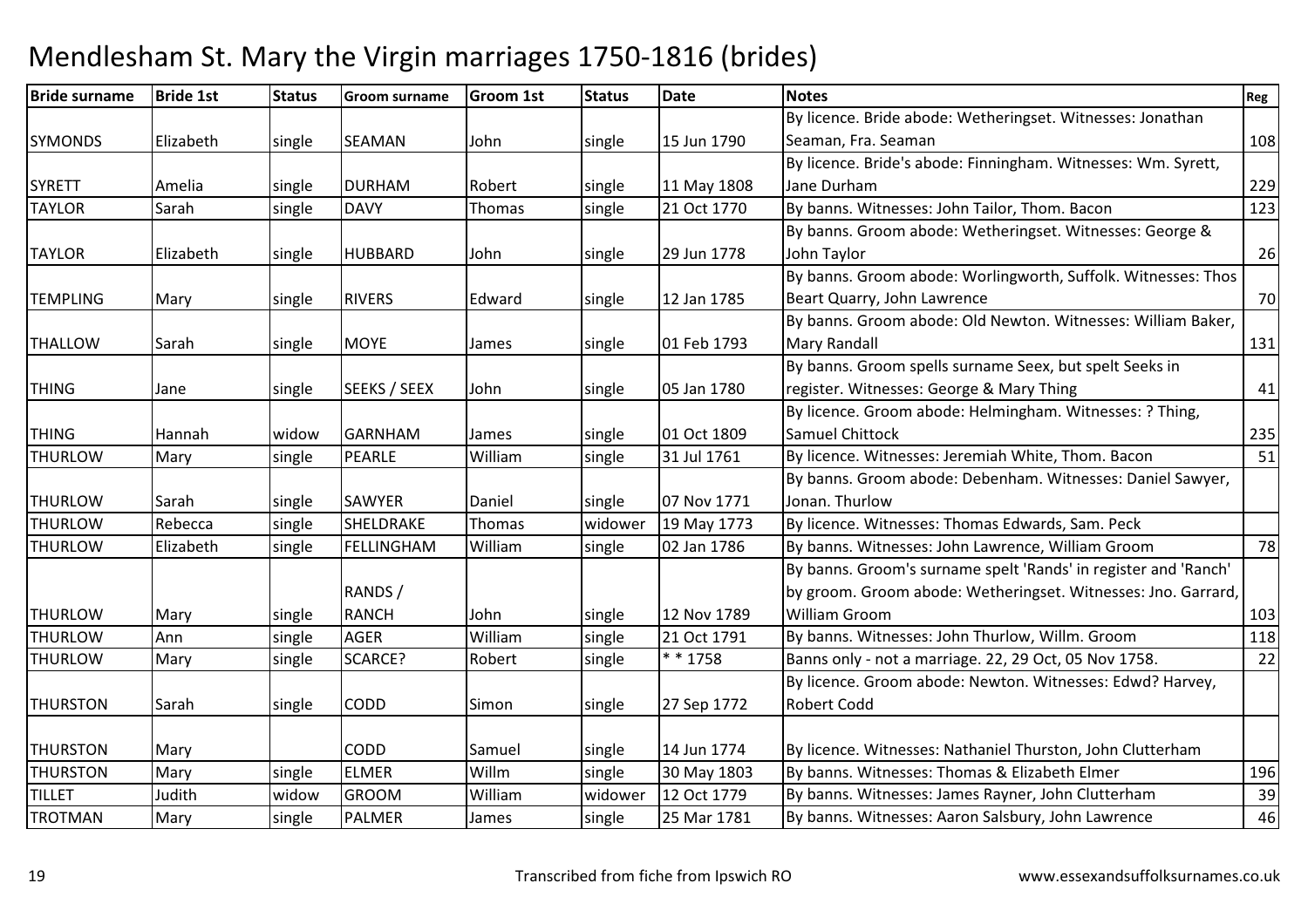| <b>Bride surname</b> | <b>Bride 1st</b> | <b>Status</b> | <b>Groom surname</b> | <b>Groom 1st</b> | <b>Status</b> | <b>Date</b> | <b>Notes</b>                                                     | Reg |
|----------------------|------------------|---------------|----------------------|------------------|---------------|-------------|------------------------------------------------------------------|-----|
| <b>TROTMAN</b>       | Mary             | single        | <b>BUCKLE</b>        | Richard          | single        | 17 Mar 1806 | By banns. Witnesses: Richard Thurman, James Lockwood             | 222 |
| <b>TROTTMAN</b>      | Mary             | single        | <b>MARKWELL</b>      | Edward           | widower       | 14 Dec 1767 | By banns. Witnesses: Robert Brown, Thom. Bacon                   | 105 |
| <b>TROTTMAN</b>      | Elizabeth        | single        | <b>BAKER</b>         | William          | single        | 20 May 1793 | By banns. Witnesses: Charles Coldham, William Groom              | 136 |
| <b>TURNER</b>        | Ann              | single        | <b>BROME</b>         | Thomas           | widower       | 11 May 1769 | By banns. Witnesses: Ezekiel White jnr., Jermyah Robert          | 111 |
| <b>TYE</b>           | Elizabeth        | single        | <b>CLARKE</b>        | John             | single        | 30 Oct 1792 | By banns. Witnesses: George Tye, Thos. Beart Quarry              | 126 |
| <b>TYRELL</b>        | Susan            | single        | <b>PURSLEY</b>       | Robert           | single        | 26 Oct 1803 | By banns. Witnesses: Charlotte Pursley, John Kemp                | 200 |
|                      |                  |               |                      |                  |               |             |                                                                  |     |
|                      |                  |               |                      |                  |               |             | By banns. Both Mary's surnames are included: Parish being her    |     |
|                      |                  |               |                      |                  |               |             | surname from her 1st marriage, Vent being her maiden name.       |     |
| <b>VENT</b>          | Mary             | widow         | <b>TAYLOR</b>        | Robert           | single        | 25 Jul 1784 | Groom is a labourer. Witnesses: John Hubbard, John Lawrence.     | 67  |
|                      |                  |               |                      |                  |               |             | By banns. Witnesses: John Hubbard, Wm. Groom, Sarah Davy.        |     |
|                      |                  |               |                      |                  |               |             | Bride's surnames: Vent from her 1st marriage and Ager as her     |     |
| <b>VENT</b>          | Sarah            | widow         | <b>TAYLOR</b>        | Thomas           | single        | 17 Oct 1785 | maiden name.                                                     | 75  |
| <b>VINCENT</b>       | Elizabeth        | widow         | <b>COBB</b>          | Martin           | single        | 01 Jul 1751 |                                                                  |     |
|                      |                  |               |                      |                  |               |             | By licence. The groom is Thomas Kemp jnr. Witnesses: Martin      |     |
| <b>VINCENT</b>       | Sarah            | single        | <b>KEMP</b>          | Thomas           | widower       | 15 Jun 1762 | Cobb, John Vencen                                                | 56  |
|                      |                  |               |                      |                  |               |             | By banns. Groom abode: Starston. Witnesses: John Clutterham,     |     |
| <b>VINCENT</b>       | Sarah            | single        | <b>CLUTTERHAM</b>    | William          | single        | 12 Aug 1770 | Thom. Bacon                                                      | 122 |
| <b>VINCENT</b>       | Mary             | single        | <b>BUCKLE</b>        | George           | single        | 21 Nov 1809 | By banns. Witnesses: John Arnold, Elizabeth Miles                | 238 |
| <b>WADE</b>          | Mary             | widow         | <b>ARNOLD</b>        | John             | single        | 03 Feb 1777 | By banns. Witnesses: John Clutterham, John Lawrence              | 17  |
|                      |                  |               |                      |                  |               |             | By banns. Groom abode: Cotton. Witnesses: Willm. Groom, John     |     |
| <b>WADE</b>          | Mary             | single        | <b>VINCENT</b>       | John             | single        | 07 Nov 1788 | Lawrence                                                         | 98  |
| <b>WADE</b>          | Rachael          | single        | <b>CORBOULD</b>      | James            | single        | 13 Nov 1815 | By banns. Witnesses: Robert Finbow, Robert Potter                | 25  |
| <b>WARD</b>          | Anne             | single        | <b>WIX</b>           | Robert           | single        | 25 Dec 1815 | By banns. Witnesses: John Mil[le]s, Robert Potter                | 27  |
| <b>WARD</b>          | Sarah            | single        | <b>BENDALL</b>       | Sutton           | single        | 22 Oct 1816 | By banns. Witnesses: Saml. Smith, Robert Potter                  | 33  |
| <b>WARD</b>          | Martha           | single        | <b>MILES</b>         | John             | single        | 26 Nov 1816 | By banns. Witnesses: Robert Wix, John Kemp                       | 35  |
| <b>WARN</b>          | Juda             | widow         | <b>TILLET</b>        | Roger            | widower       | 27 Aug 1769 | By banns. Witnesses: John Groome, Thom. Bacon                    | 113 |
| <b>WATCHAM</b>       | Ann              | single        | <b>PRICK</b>         | Stephen          | single        | 09 Nov 1756 | By banns. Witnesses: Thom. Bacon, William Watcham                | 20  |
| <b>WATCHAM</b>       | Sarah            | single        | <b>POTTER</b>        | Francis          | widower       | 24 Oct 1769 | By licence. Witnesses: William Watcham, Thomas Bacon             | 117 |
| <b>WATCHAM</b>       | Mary             | single        | <b>READ</b>          | John             | single        | 02 Oct 1781 | By banns. Witnesses: James Fuller, Henry Garland                 | 48  |
|                      |                  |               |                      |                  |               |             | By licence. Groom abode: Creeting St. Peter, Suffolk. Witnesses: |     |
| <b>WATCHAM</b>       | Priscilla        | single        | <b>WORLEDGE</b>      | Robert           | single        | 12 Feb 1793 | Susanna Worledg, Edward Colchester?                              | 132 |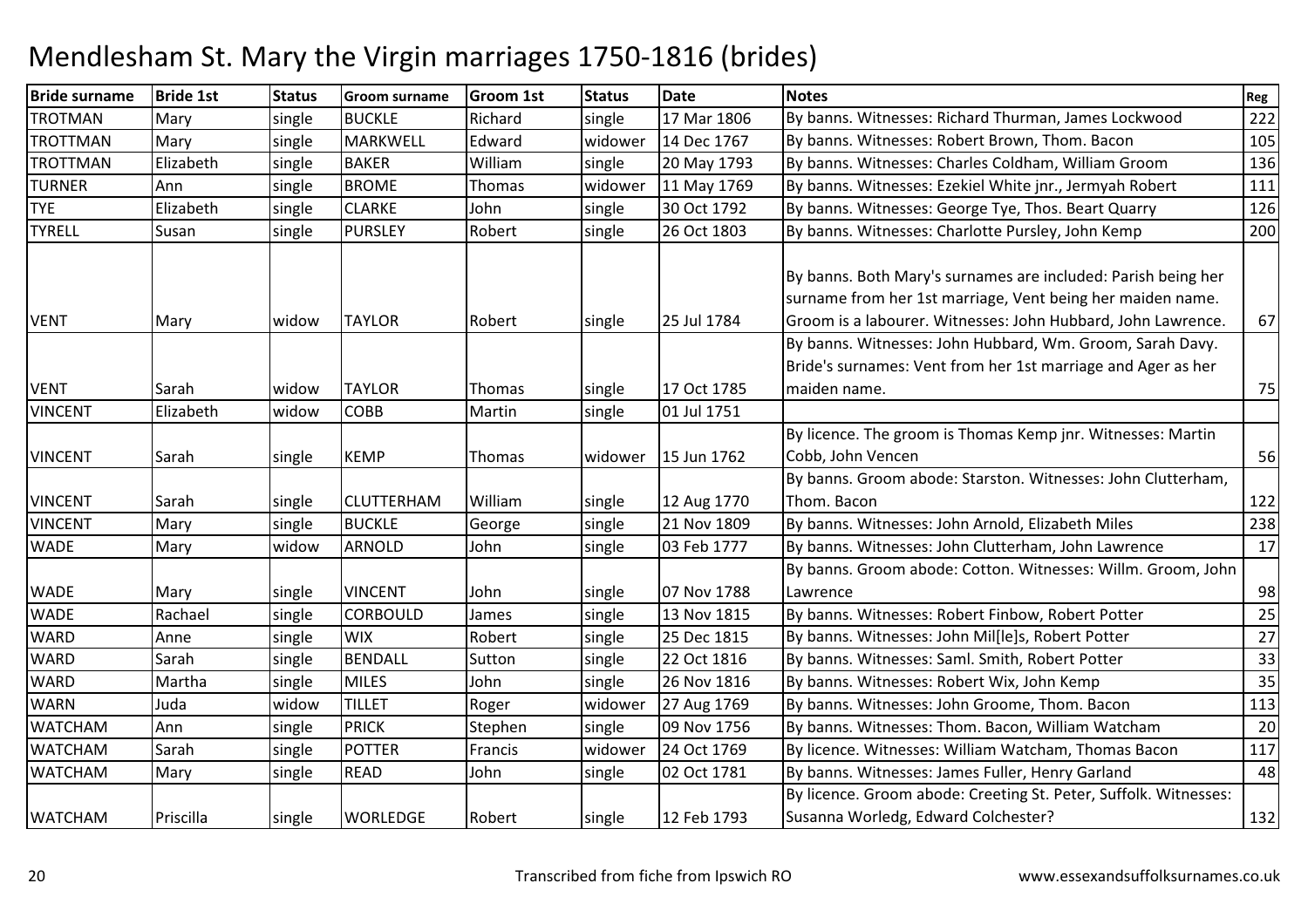| <b>Bride surname</b> | <b>Bride 1st</b> | <b>Status</b> | <b>Groom surname</b> | <b>Groom 1st</b> | <b>Status</b> | <b>Date</b> | <b>Notes</b>                                                  | Reg |
|----------------------|------------------|---------------|----------------------|------------------|---------------|-------------|---------------------------------------------------------------|-----|
|                      |                  |               |                      |                  |               |             | By banns. Groom abode: Stoke Ash. Witnesses: William          |     |
| <b>WATCHAM</b>       | Rose             | single        | WHISTLECRAFT         | John             | single        | 21 Mar 1793 | Lummes?, Robert Watcham                                       | 134 |
|                      |                  |               |                      |                  |               |             | By licence. Groom abode: Wickham Market. Witnesses: Sarah     |     |
| <b>WATSON</b>        | Mariola          | spinster      | <b>KERSEY</b>        | Samuel           | single        | 06 Nov 1799 | Mayhew, Lydia Kersey                                          | 176 |
|                      |                  |               |                      |                  |               |             | Banns only - not a marriage. 23, 30 Sep, 07 Oct 1804. Bride   |     |
| <b>WAYMAN</b>        | Mary             | single        | <b>JACOB</b>         | Richard          | widower       | * * 1804    | abode: Brockford                                              | 168 |
| <b>WEBB</b>          | Elizabeth        | single        | <b>FULLER</b>        | William          | single        | 08 Apr 1766 | By banns. Witnesses: ? Roberts, Thom. Bacon                   | 74  |
| <b>WESSEY</b>        | Mary             | single        | <b>NUNN</b>          | Robert           | single        | 10 Jun 1766 | By banns. Witnesses: John Groome, Thom. Bacon                 | 79  |
|                      |                  |               |                      |                  |               |             | By licence. Groom abode: Finningham. Witnesses: Willm.        |     |
| WHISTLECRAFT         | Anne             |               | <b>POTTER</b>        | John             | widower       | 30 Mar 1804 | Whistlecraft, Richd. Thurman                                  | 205 |
| <b>WHITE</b>         | Elizabeth        | widow         | <b>ROGERS</b>        | Thomas           | single        | 01 May 1759 | By banns. Witnesses: Jno. Cooper, Thom. Bacon                 | 34  |
| <b>WHITE</b>         | Sarah            | widow         | <b>CHITTOCK</b>      | Robert           | widower       | 14 Oct 1762 | By banns. Witnesses: Thom. Bacon, William Groome              | 59  |
| <b>WHITE</b>         | Alice            | single        | <b>RANDALL</b>       | Ralph            | single        | 10 Oct 1763 | By banns. Witnesses: Ezekiel White, Thom. Bacon               | 64  |
| <b>WHITE</b>         | Frances          | single        | <b>TUNMER</b>        | Robert           | single        | 28 Jun 1775 | By banns. Witnesses: Jeremiah White, Edward Ellis             | 5   |
|                      |                  |               |                      |                  |               |             | By licence. George Batt senior. Witnesses: Jeremiah White     |     |
| <b>WHITE</b>         | Mary             | widow         | <b>BATT</b>          | George           | widower       | 18 Jan 1779 | senior, Jereh. White junior.                                  | 31  |
|                      |                  |               |                      |                  |               |             | By banns. Groom abode: Shelfanger, Norfolk. Witnesses:        |     |
| <b>WHITE</b>         | Sarah            | single        | <b>WALLIS</b>        | Seth             | single        | 29 Nov 1790 | Jeremiah Wite, Robert Horne?                                  | 111 |
| <b>WHITE</b>         | Elizabeth        | single        | <b>GISSING</b>       | Samuel           | single        | 23 Oct 1795 | By licence. Witnesses: Sarah Mayhew, Cathne. White            | 148 |
|                      |                  |               |                      |                  |               |             | By licence. Groom abode: Easton, Suffolk. Witnesses: Jeremiah |     |
| <b>WHITE</b>         | Catharine        | single        | <b>BIRD</b>          | Candler          | single        | 10 Nov 1803 | White, George Bird                                            | 203 |
| <b>WHITE</b>         | Maria            | single        | <b>MANNS</b>         | Jacob            | single        | 24 Sep 1804 | By licence. Witnesses: Sarah & Jeremiah White                 | 209 |
| <b>WILDING</b>       | Sarah            | widow         | <b>NESLING</b>       | John             | widower       | 01 May 1785 | By banns. Witnesses: Sarah Nesling, William Groom             | 71  |
| <b>WILDING</b>       | Elizabeth        | single        | <b>SOUTHGATE</b>     | John             | single        | 29 Jun 1815 | By banns. Witnesses: William Pyman, Robert Potter             | 19  |
| <b>WILLIAMS</b>      | Susan            | single        | <b>STEGGALL</b>      | Benjamin         | single        | 30 Oct 1761 | By banns. Witnesses: Thom. Bacon, Thos. Lawrence              | 54  |
| <b>WOODS</b>         | Mary             | single        | SHEPPARD             | Edmund           | widower       | 20 Aug 1815 | By banns. Witnesses: Jereh. Woods, Robert Potter              | 20  |
|                      |                  |               |                      |                  |               |             | By banns. With consent of parents. Witnesses: Thomas Potter,  |     |
| <b>WOOLSEY</b>       | Lydda            | single        | <b>POTTER</b>        | Robert           | minor         | 29 Dec 1759 | Thom. Bacon                                                   | 39  |
|                      |                  |               |                      |                  |               |             | By licence. Frances Wright, a minor, by the consent of her    |     |
| <b>WRIGHT</b>        | Frances          | minor         | <b>KERSEY</b>        | Robert           | single        | 04 Oct 1804 | Father. Witnesses: John Kersey, Jonathan Wright               | 210 |
| <b>WRIGHT</b>        | Ann              | single        | <b>SPARKE</b>        | William          | single        | 21 Feb 1815 | By banns. Witnesses: Edwn. Gissing, Robert Potter             | 18  |